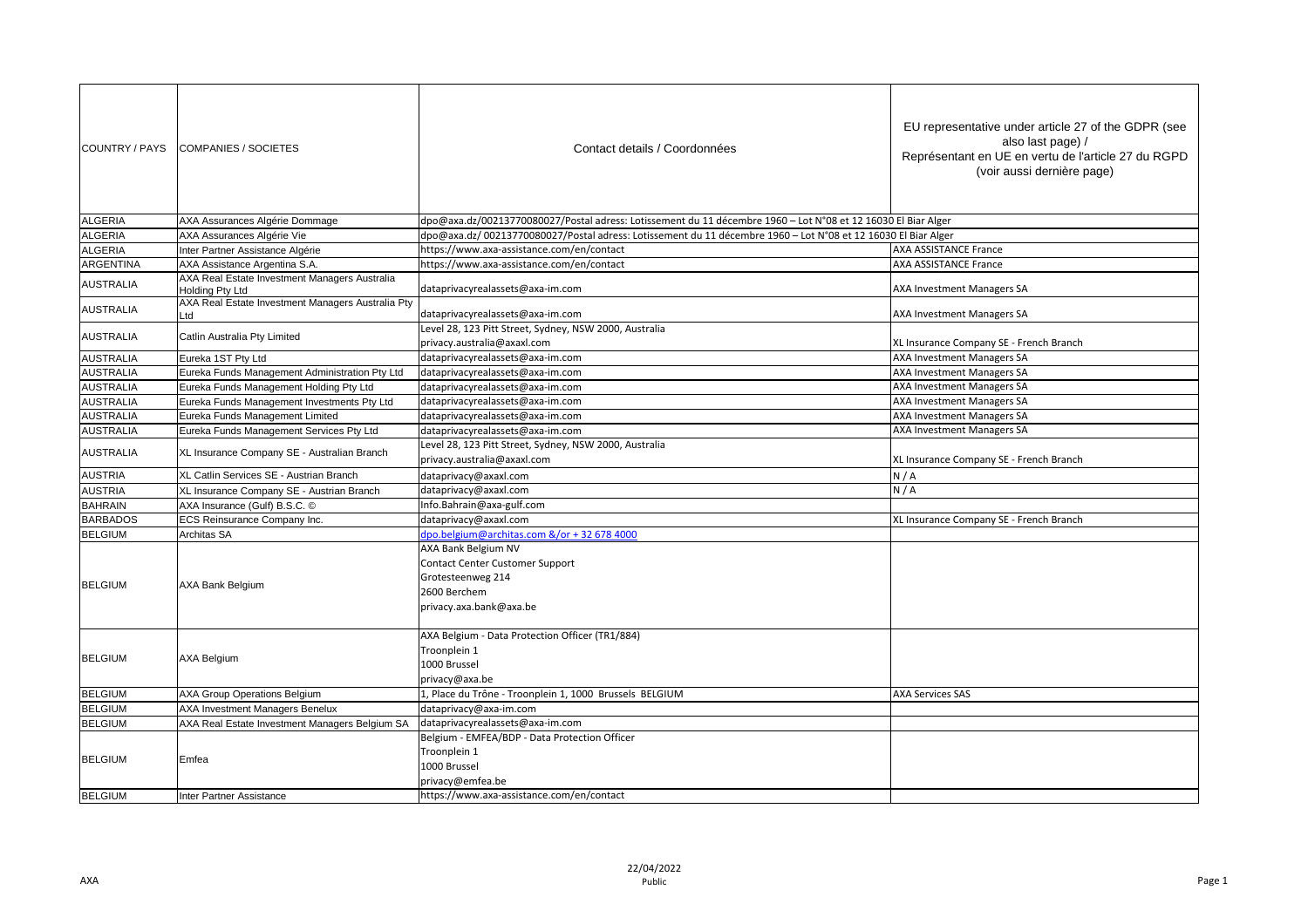| COUNTRY / PAYS | <b>COMPANIES / SOCIETES</b>                                        | Contact details / Coordonnées                                                                                                                        | EU representative under article 27 of the GDPR (see<br>also last page) /<br>Représentant en UE en vertu de l'article 27 du RGPD<br>(voir aussi dernière page) |
|----------------|--------------------------------------------------------------------|------------------------------------------------------------------------------------------------------------------------------------------------------|---------------------------------------------------------------------------------------------------------------------------------------------------------------|
| <b>BELGIUM</b> | Jean Verheyen                                                      | Belgium - Jean Verheyen - Data Protection Officer<br>17, Rue de la Limite<br>1210 Saint-Josse-ten-Noode<br>privacy@verheyen.be                       |                                                                                                                                                               |
| <b>BELGIUM</b> | L'Ardenne Prévoyante                                               | Belgium - L'Ardenne Prévoyante SA - Data Privacy Officer<br>Rue des Démineurs, 5<br>4970 Stavelot<br>privacy@ardenne-prevoyante.be                   |                                                                                                                                                               |
| <b>BELGIUM</b> | LAR sa                                                             | Belgium - LAR - Privacy<br>Rue du Trône 1<br>1000 Bruxelles<br>privacy@lar.be                                                                        |                                                                                                                                                               |
| <b>BELGIUM</b> | Protexis                                                           | Belgium - Protexis - Data Protection Officer<br>Hermann Debrouxlaan 40-42<br>1160 Brussel<br>privacy@protexis.be                                     |                                                                                                                                                               |
| <b>BELGIUM</b> | Transga                                                            | dataprivacy@axa-im.com                                                                                                                               |                                                                                                                                                               |
| <b>BELGIUM</b> | Viaxis                                                             | Viaxis - Data Protection Officer<br>Av. Herrmann Debroux 40-42<br>1160 Bruxelles<br>privacy@viaxis.be                                                |                                                                                                                                                               |
| <b>BELGIUM</b> | XL Catlin Services SE - Belgium Branch                             | legalcompliance@axaxl.com                                                                                                                            |                                                                                                                                                               |
| <b>BELGIUM</b> | YUZZU                                                              | YUZZU - Data Protection Officer<br>avenue du Port 86c, bte 117<br>1000 Bruxelles<br>privacy@yuzzu.be                                                 |                                                                                                                                                               |
| <b>BERMUDA</b> | Catlin Insurance Company Ltd.                                      | egalcompliance@axaxl.com                                                                                                                             | XL Insurance Company SE - French Branch                                                                                                                       |
| <b>BERMUDA</b> | Seaview Re Ltd                                                     | egalcompliance@axaxl.com                                                                                                                             | XL Insurance Company SE - French Branch                                                                                                                       |
| <b>BERMUDA</b> | XL Bermuda Ltd                                                     | egalcompliance@axaxl.com                                                                                                                             | XL Insurance Company SE - French Branch                                                                                                                       |
| <b>BERMUDA</b> | XL Life Ltd                                                        | egalcompliance@axaxl.com                                                                                                                             | XL Insurance Company SE - French Branch                                                                                                                       |
| <b>BERMUDA</b> | XL Services (Bermuda) Ltd                                          | egalcompliance@axaxl.com                                                                                                                             | XL Insurance Company SE - French Branch                                                                                                                       |
| <b>BRAZIL</b>  | AXA Corporate Solutions Brasil e América Latina<br>Resseguros S.A. | Av. Presidente Juscelino Kubitschek, 1600 - 15º andar<br>04543-000 - São Paulo<br><b>Brasil</b><br>Tel.: +55 (11) 3585 6391<br>marcos.krause@axa.com |                                                                                                                                                               |
| <b>BRAZIL</b>  | AXA Corporate Solutions Seguros S.A.                               | Av. Presidente Juscelino Kubitschek, 1600 - 15º andar<br>04543-000 - São Paulo<br>Brasil<br>Tel.: +55 (11) 3585 6391<br>marcos.krause@axa.com        |                                                                                                                                                               |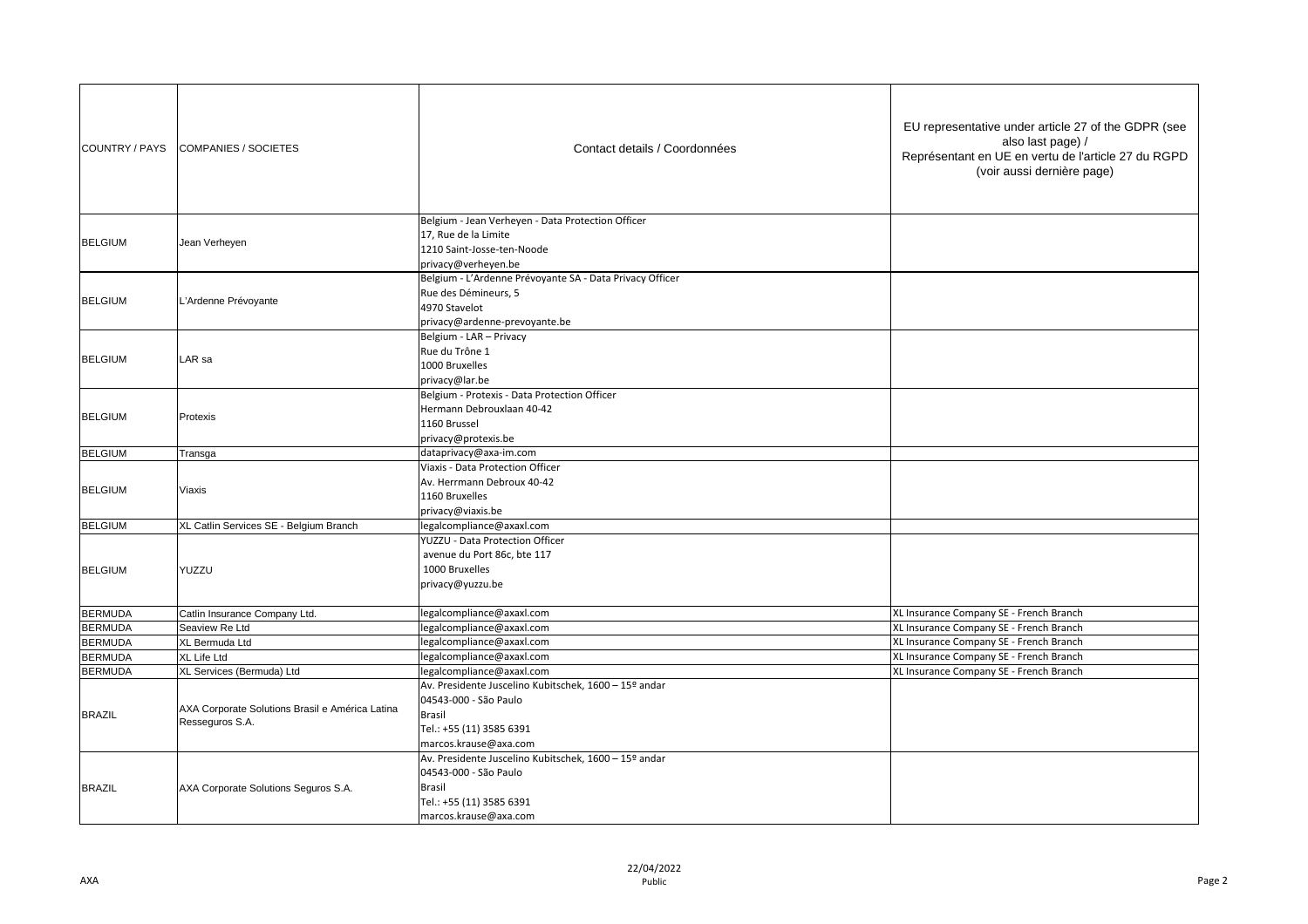| COUNTRY / PAYS  | COMPANIES / SOCIETES                                                    | Contact details / Coordonnées                                                                                                                                                                                                                                                                       | EU representative under article 27 of the GDPR (see<br>also last page) /<br>Représentant en UE en vertu de l'article 27 du RGPD<br>(voir aussi dernière page) |
|-----------------|-------------------------------------------------------------------------|-----------------------------------------------------------------------------------------------------------------------------------------------------------------------------------------------------------------------------------------------------------------------------------------------------|---------------------------------------------------------------------------------------------------------------------------------------------------------------|
| <b>BRAZIL</b>   | AXA Seguros S.A.                                                        | Av. Presidente Juscelino Kubitschek, 1600 - 15º andar<br>04543-000 - São Paulo<br><b>Brasil</b><br>Tel.: +55 (11) 3585 6391<br>marcos.krause@axa.com                                                                                                                                                |                                                                                                                                                               |
| <b>BRAZIL</b>   | Catlin Re Switzerland Ltd Escritório de<br>Representação no Brasil Ltda | legalcompliance@axaxl.com                                                                                                                                                                                                                                                                           | XL Insurance Company SE - French Branch                                                                                                                       |
| <b>BRAZIL</b>   | Inter Partner Assitance Prestadora de Servicios de                      |                                                                                                                                                                                                                                                                                                     |                                                                                                                                                               |
| <b>BRAZIL</b>   | Assitencia 24h LTDA                                                     | https://www.axa-assistance.com/en/contact<br>legalcompliance@axaxl.com                                                                                                                                                                                                                              | <b>AXA ASSISTANCE France</b><br>XL Insurance Company SE - French Branch                                                                                       |
| <b>BRAZIL</b>   | XL Brazil Holdings Ltda<br>XL Resseguros Brasil S.A.                    | egalcompliance@axaxl.com                                                                                                                                                                                                                                                                            | XL Insurance Company SE - French Branch                                                                                                                       |
| <b>BRAZIL</b>   | XL Seguros Brasil S.A.                                                  | legalcompliance@axaxl.com                                                                                                                                                                                                                                                                           | XL Insurance Company SE - French Branch                                                                                                                       |
| CAMEROON        | <b>AXA Cameroun</b>                                                     | Email address : huguette.bissiongol@axa.cm<br>Telephone number: 00 237 696 94 20 23<br>Postal address.: 4068 Douala                                                                                                                                                                                 |                                                                                                                                                               |
| CANADA          | AXA Assistance Canada Inc.                                              | https://www.axa-assistance.com/en/contact                                                                                                                                                                                                                                                           | <b>AXA ASSISTANCE France</b>                                                                                                                                  |
| CANADA          | Catlin Canada Inc.                                                      | dataprivacy@axaxl.com                                                                                                                                                                                                                                                                               | XL Insurance Company SE - French Branch                                                                                                                       |
| CANADA          | XL Ré America - Canadian Branch                                         | dataprivacy@axaxl.com                                                                                                                                                                                                                                                                               | XL Insurance Company SE - French Branch                                                                                                                       |
| CANADA          | XL Services Canada Ltd.                                                 | dataprivacy@axaxl.com                                                                                                                                                                                                                                                                               | XL Insurance Company SE - French Branch                                                                                                                       |
| CANADA          | XL Specialty Insurance Co - Canadian Branch                             | dataprivacy@axaxl.com                                                                                                                                                                                                                                                                               | XL Insurance Company SE - French Branch                                                                                                                       |
| CHILE           | AXA Assistencia Chile S.A.                                              | https://www.axa-assistance.com/en/contact                                                                                                                                                                                                                                                           | <b>AXA ASSISTANCE France</b>                                                                                                                                  |
| <b>CHILE</b>    | <b>AXA Chile SpA</b>                                                    | Av. Presidente Juscelino Kubitschek, 1600 - 15º andar<br>04543-000 - São Paulo<br><b>Brasil</b><br>Tel.: +55 (11) 3585 6391<br>marcos.krause@axa.com                                                                                                                                                |                                                                                                                                                               |
| <b>CHINA</b>    | AXA Assistance (Bejing) Co Ltd                                          | https://www.axa-assistance.com/en/contact                                                                                                                                                                                                                                                           | <b>AXA ASSISTANCE France</b>                                                                                                                                  |
| <b>CHINA</b>    | AXA Investment Managers (Shanghai) Limited                              | dataprivacy@axa-im.com                                                                                                                                                                                                                                                                              | <b>AXA Investment Managers SA</b>                                                                                                                             |
| <b>CHINA</b>    | XL Reinsurance (China) Company Limited                                  | https://axaxl.cn/en/contact-us                                                                                                                                                                                                                                                                      | XL Insurance Company SE - French Branch                                                                                                                       |
| <b>COLOMBIA</b> | AXA Asistencia Colombia S.A.                                            | https://www.axa-assistance.com/en/contact                                                                                                                                                                                                                                                           | <b>AXA ASSISTANCE France</b>                                                                                                                                  |
| <b>COLOMBIA</b> | AXA Colpatria Capitalizadora S.A.                                       | Web link to a complaint form:<br>https://www.axacolpatria.co/portal/SAC/ArticleId/77/smid/413/ArticleCategory/20/Protecci-243-n-de-<br>datos<br>· Email address: servicioalcliente@axacolpatria.co<br>Telephone number: Servicio al Cliente 4235757 en Bogotá o 018000512620 en el resto del país   |                                                                                                                                                               |
| <b>COLOMBIA</b> | AXA Colpatria Medecina Prepagada S.A.                                   | Web link to a complaint form:<br>https://www.axacolpatria.co/portal/SAC/ArticleId/77/smid/413/ArticleCategory/20/Protecci-243-n-de-<br>datos<br>· Email address: servicioalcliente@axacolpatria.co<br>· Telephone number: Servicio al Cliente 4235757 en Bogotá o 018000512620 en el resto del país |                                                                                                                                                               |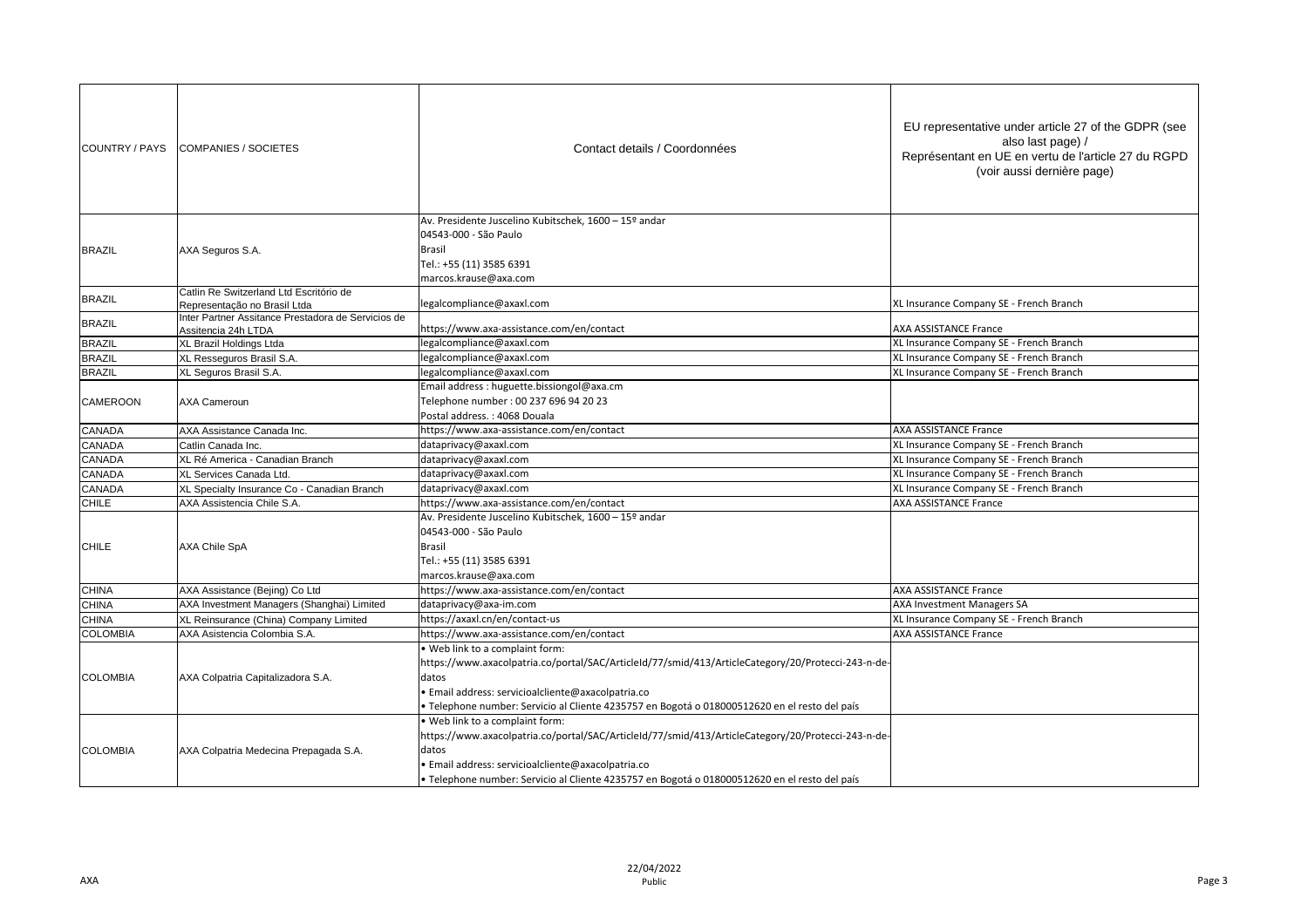| COUNTRY / PAYS        | <b>COMPANIES / SOCIETES</b>                             | Contact details / Coordonnées                                                                                                                                                                                                                                                                         | EU representative under article 27 of the GDPR (see<br>also last page) /<br>Représentant en UE en vertu de l'article 27 du RGPD<br>(voir aussi dernière page) |
|-----------------------|---------------------------------------------------------|-------------------------------------------------------------------------------------------------------------------------------------------------------------------------------------------------------------------------------------------------------------------------------------------------------|---------------------------------------------------------------------------------------------------------------------------------------------------------------|
| <b>COLOMBIA</b>       | AXA Colpatria Seguros De Vida S.A.                      | Web link to a complaint form:<br>https://www.axacolpatria.co/portal/SAC/ArticleId/77/smid/413/ArticleCategory/20/Protecci-243-n-de-<br>datos<br>· Email address: servicioalcliente@axacolpatria.co<br>· Telephone number: Servicio al Cliente 4235757 en Bogotá o 018000512620 en el resto del país   |                                                                                                                                                               |
| <b>COLOMBIA</b>       | AXA Colpatria Seguros S.A.                              | . Web link to a complaint form:<br>https://www.axacolpatria.co/portal/SAC/ArticleId/77/smid/413/ArticleCategory/20/Protecci-243-n-de-<br>datos<br>· Email address: servicioalcliente@axacolpatria.co<br>· Telephone number: Servicio al Cliente 4235757 en Bogotá o 018000512620 en el resto del país |                                                                                                                                                               |
| <b>COLOMBIA</b>       | Emermédica S.A                                          | . Web link to a complaint form:<br>https://www.axacolpatria.co/portal/SAC/ArticleId/77/smid/413/ArticleCategory/20/Protecci-243-n-de-<br>datos<br>Email address: servicioalcliente@axacolpatria.co<br>· Telephone number: Servicio al Cliente 4235757 en Bogotá o 018000512620 en el resto del país   |                                                                                                                                                               |
| <b>COLOMBIA</b>       | Finanseguro SAS                                         | Web link to a complaint form:<br>https://www.axacolpatria.co/portal/SAC/ArticleId/77/smid/413/ArticleCategory/20/Protecci-243-n-de-<br>datos<br>· Email address: servicioalcliente@axacolpatria.co<br>· Telephone number: Servicio al Cliente 4235757 en Bogotá o 018000512620 en el resto del país   |                                                                                                                                                               |
| <b>COLOMBIA</b>       | INVERSIONES SEQUOIA COLOMBIA SAS-<br><b>CLINICA VIP</b> | . Web link to a complaint form:<br>https://www.axacolpatria.co/portal/SAC/ArticleId/77/smid/413/ArticleCategory/20/Protecci-243-n-de-<br>datos<br>· Email address: servicioalcliente@axacolpatria.co<br>· Telephone number: Servicio al Cliente 4235757 en Bogotá o 018000512620 en el resto del país |                                                                                                                                                               |
| <b>COLOMBIA</b>       | Nixus Capital Humano SAS                                | Web link to a complaint form:<br>https://www.axacolpatria.co/portal/SAC/ArticleId/77/smid/413/ArticleCategory/20/Protecci-243-n-de-<br>datos<br>· Email address: servicioalcliente@axacolpatria.co<br>· Telephone number: Servicio al Cliente 4235757 en Bogotá o 018000512620 en el resto del país   |                                                                                                                                                               |
| <b>COLOMBIA</b>       | Operar de Clínicas y Hospitales OCYH                    | . Web link to a complaint form:<br>https://www.axacolpatria.co/portal/SAC/ArticleId/77/smid/413/ArticleCategory/20/Protecci-243-n-de-<br>datos<br>· Email address: servicioalcliente@axacolpatria.co<br>· Telephone number: Servicio al Cliente 4235757 en Bogotá o 018000512620 en el resto del país |                                                                                                                                                               |
| <b>COTE D'IVOIRE</b>  | AXA COTE D'IVOIRE                                       | · Abidjan Plateau, Avenue Abdoulaye Fadiga<br>· Email addres: contact@axa.ci<br>Telephone number: 225 20 31 88 88                                                                                                                                                                                     |                                                                                                                                                               |
| <b>CZECH REPUBLIC</b> | AXA Assistance CZ, s.r.o.                               | https://www.axa-assistance.cz/ochrana-osobnich-udaju/<br>ochranaudaju@axa-assistance.cz                                                                                                                                                                                                               |                                                                                                                                                               |
|                       | CZECH REPUBLIC AXA investiční společnost a.s.           | info@axa.cz, privacy@axa.cz, +420 292 292 292, Úzká 8/488 602 00 Brno                                                                                                                                                                                                                                 |                                                                                                                                                               |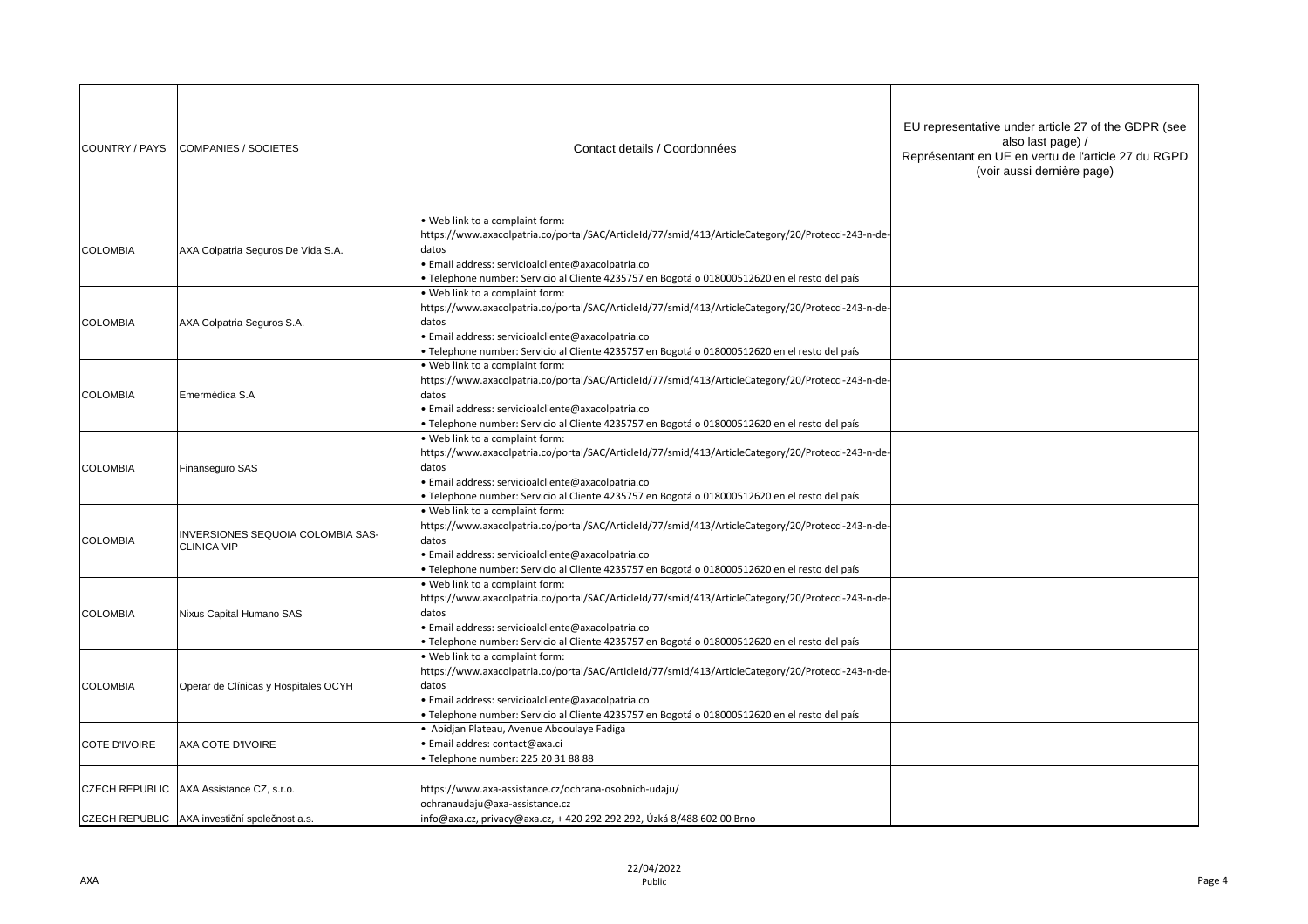| COUNTRY / PAYS        | <b>COMPANIES / SOCIETES</b>                   | Contact details / Coordonnées                                                                                                                             | EU representative under article 27 of the GDPR (see<br>also last page) /<br>Représentant en UE en vertu de l'article 27 du RGPD<br>(voir aussi dernière page) |
|-----------------------|-----------------------------------------------|-----------------------------------------------------------------------------------------------------------------------------------------------------------|---------------------------------------------------------------------------------------------------------------------------------------------------------------|
| <b>CZECH REPUBLIC</b> | AXA Management Services s.r.o.                | info@axa.cz, privacy@axa.cz, + 420 292 292 292, Úzká 8/488 602 00 Brno                                                                                    |                                                                                                                                                               |
| <b>CZECH REPUBLIC</b> | AXA pojišťovna a.s.                           | info@axa.cz, privacy@axa.cz, + 420 292 292 292, Úzká 8/488 602 00 Brno                                                                                    |                                                                                                                                                               |
| <b>CZECH REPUBLIC</b> | AXA životní pojišťovna a.s.                   | info@axa.cz, privacy@axa.cz, +420 292 292 292, Úzká 8/488 602 00 Brno                                                                                     |                                                                                                                                                               |
| <b>DUBAI</b>          | XL Catlin Middle East Limited                 | egalcompliance@axaxl.com                                                                                                                                  | XL Insurance Company SE - French Branch                                                                                                                       |
| <b>EGYPT</b>          | AXA Egypt Investment S.A.E                    | Web link to a complaint form: https://www.axa-egypt.com/en/complaint<br>Email address: wecare@axa-egypt.com<br>Telephone number: 16363                    |                                                                                                                                                               |
| <b>EGYPT</b>          | AXA Egypt services S.A.E                      | Web link to a complaint form: https://www.axa-egypt.com/en/complaint<br>Email address: wecare@axa-egypt.com<br>Telephone number: 16363                    |                                                                                                                                                               |
| <b>EGYPT</b>          | AXA General Insurance S.A.E                   | Web link to a complaint form: https://www.axa-egypt.com/en/complaint<br>Email address: wecare@axa-egypt.com<br>Telephone number: 16363                    |                                                                                                                                                               |
| <b>EGYPT</b>          | AXA Life Insurance S.A.E                      | Web link to a complaint form: https://www.axa-egypt.com/en/complaint<br>Email address: wecare@axa-egypt.com<br>Telephone number: 16363                    |                                                                                                                                                               |
| <b>FRANCE</b>         | Architas France                               | serviceDPO.france@architas.com / Architas France 66-74 rue de la Victoire 75009 Paris - France                                                            |                                                                                                                                                               |
| <b>FRANCE</b>         | <b>Associations Diffusion Services (ADIS)</b> | ADIS Délégué à la Protection des Données 12 Avenue Pierre Mendès France CS 10144 67312<br>SCHILTIGHEIM Cedex // dpo@adis-assurances.com                   |                                                                                                                                                               |
| <b>FRANCE</b>         | <b>AXA Antilles Guyane</b>                    | RTE DE LA POINTE DES SABLES 97200 FORT-DE-France service.pddaxaag@axa.fr                                                                                  |                                                                                                                                                               |
| <b>FRANCE</b>         | <b>AXA ASSISTANCE France</b>                  | AXA Assistance France - Service Juridique - 6 rue André Gide - 92320 Châtillon.                                                                           |                                                                                                                                                               |
| <b>FRANCE</b>         | AXA Assurances IARD Mutuelle                  | service.informationclient@axa.fr AXA France, Service Information Clients, 313 Terrasses de l'Arche,<br>92727 Nanterre cedex                               |                                                                                                                                                               |
| <b>FRANCE</b>         | <b>AXA Assurances Vie Mutuelle</b>            | service.informationclient@axa.fr AXA France, Service Information Clients, 313 Terrasses de l'Arche,<br>92727 Nanterre cedex                               |                                                                                                                                                               |
| <b>FRANCE</b>         | <b>AXA Assurcrédit</b>                        | AXA Assurcrédit 313 Terrasses de l'Arche - 92727 Nanterre cedex - bpiednoel@assurcredit.com                                                               |                                                                                                                                                               |
| <b>FRANCE</b>         | AXA BANQUE                                    | service.informationclient@axa.fr AXA France, Service Information Clients, 313 Terrasses de l'Arche,<br>92727 Nanterre cedex                               |                                                                                                                                                               |
| <b>FRANCE</b>         | <b>AXA Climate SAS</b>                        | 61 rue Mstislav Rostropovich, 75017 Paris / privacy.axanext@axa.com                                                                                       |                                                                                                                                                               |
| <b>FRANCE</b>         | AXA CORPORATE SOLUTIONS ASSURANCE             | reclamations.clients@axa-cs.com                                                                                                                           |                                                                                                                                                               |
| <b>FRANCE</b>         | <b>AXA Customer Services SAS</b>              | https://www.axa-assistance.com/en/contact                                                                                                                 |                                                                                                                                                               |
| <b>FRANCE</b>         | <b>AXA EB Partners</b>                        | 313 JARDIN DE L'ARCHE 92000 NANTERRE - service.ebp.data@axa.fr                                                                                            |                                                                                                                                                               |
| <b>FRANCE</b>         | <b>AXA Epargne Entreprise</b>                 | service.informationclient@axa.fr AXA France, Service Information Clients, 313 Terrasses de l'Arche,<br>92727 Nanterre cedex                               |                                                                                                                                                               |
| <b>FRANCE</b>         | AXA France IARD                               | service.informationclient@axa.fr AXA France, Service Information Clients, 313 Terrasses de l'Arche,<br>92727 Nanterre cedex                               |                                                                                                                                                               |
| <b>FRANCE</b>         | AXA France Vie                                | service.informationclient@axa.fr AXA France, Service Information Clients, 313 Terrasses de l'Arche,<br>92727 Nanterre cedex                               |                                                                                                                                                               |
| <b>FRANCE</b>         | AXA GLOBAL Re                                 | email: AGRe.DPO@axa.com<br>courrier : AXA Global Re, à l'attention du Délégué à la Protection des Données, 61 rue Mstislav<br>Rostropovitch - 75017 PARIS |                                                                                                                                                               |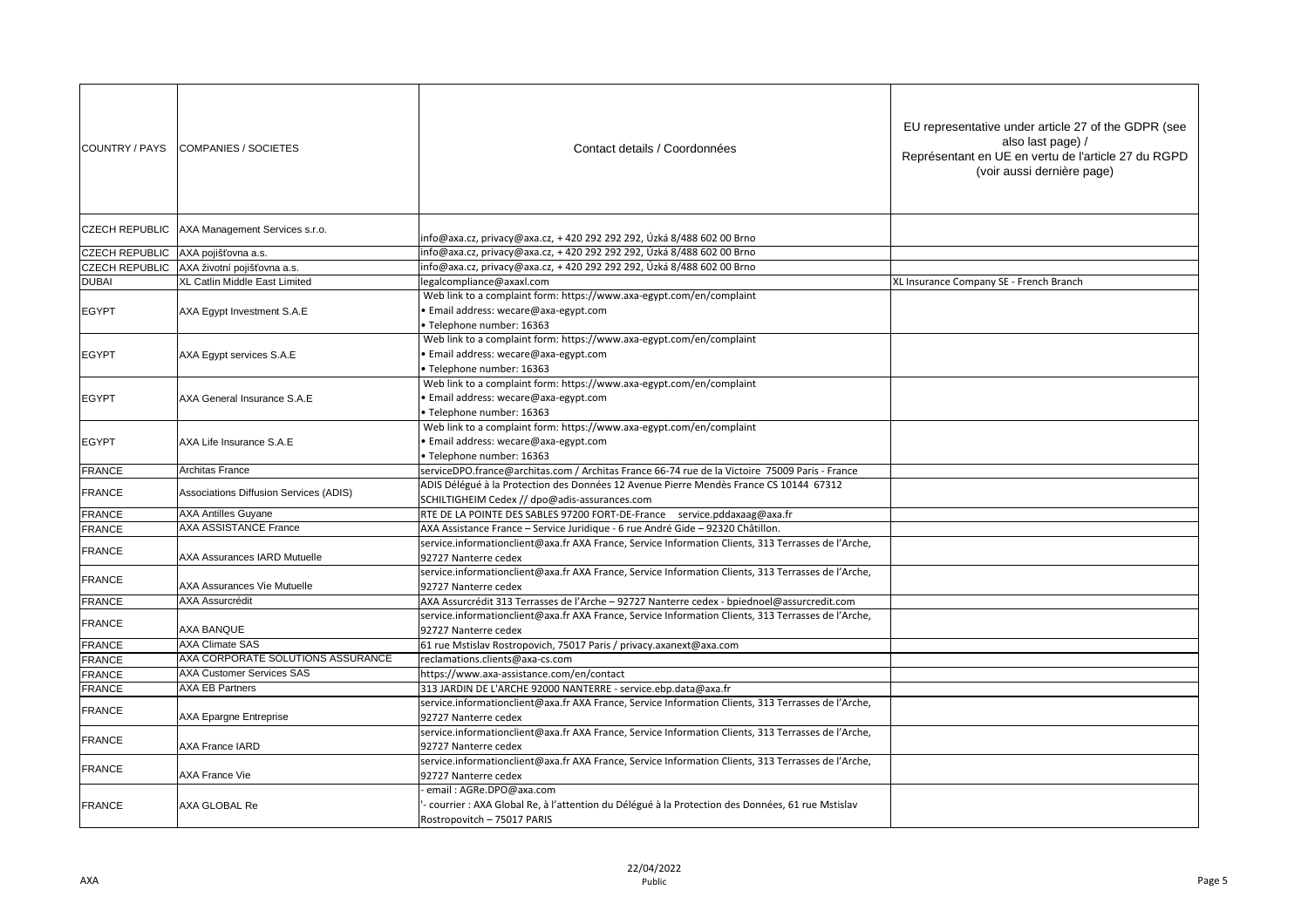| COUNTRY / PAYS | COMPANIES / SOCIETES                | Contact details / Coordonnées                                                                                                   | EU representative under article 27 of the GDPR (see<br>also last page) /<br>Représentant en UE en vertu de l'article 27 du RGPD<br>(voir aussi dernière page) |
|----------------|-------------------------------------|---------------------------------------------------------------------------------------------------------------------------------|---------------------------------------------------------------------------------------------------------------------------------------------------------------|
| <b>FRANCE</b>  | <b>AXA Group Operations SAS</b>     | 81, rue Mstislav Rostropovitch - 75017 - Paris, France                                                                          | <b>AXA Services SAS</b>                                                                                                                                       |
| <b>FRANCE</b>  | AXA INVESTMENT MANAGERS             | dataprivacy@axa-im.com                                                                                                          |                                                                                                                                                               |
| <b>FRANCE</b>  | AXA INVESTMENT MANAGERS IF          | dataprivacy@axa-im.com                                                                                                          |                                                                                                                                                               |
| <b>FRANCE</b>  | AXA INVESTMENT MANAGERS PARIS       | dataprivacy@axa-im.com                                                                                                          |                                                                                                                                                               |
| <b>FRANCE</b>  | AXA LIABILITIES MANAGERS            | 39 rue du Colisée - 75008 Paris / dpo@axa-lm.com                                                                                |                                                                                                                                                               |
| <b>FRANCE</b>  | AXA LM Fund Management              | 39 rue du Colisée - 75008 Paris / dpo@axa-lm.com                                                                                |                                                                                                                                                               |
|                |                                     | Adresse de correspondance: 61 rue Mstislav Rostropovich, 75017 Paris                                                            |                                                                                                                                                               |
| <b>FRANCE</b>  | <b>AXA NEXT</b>                     | privacy.axanext@axa.com                                                                                                         |                                                                                                                                                               |
| <b>FRANCE</b>  | AXA REAL ESTATE INVESTMENT MANAGERS | dataprivacyrealassets@axa-im.com                                                                                                |                                                                                                                                                               |
| <b>FRANCE</b>  | <b>AXA REIM France</b>              | dataprivacyrealassets@axa-im.com                                                                                                |                                                                                                                                                               |
| <b>FRANCE</b>  | AXA REIM SGP                        | dataprivacyrealassets@axa-im.com                                                                                                |                                                                                                                                                               |
| <b>FRANCE</b>  |                                     | Group DPO<br><b>AXA Group</b><br>25 avenue Matignon<br>75008 PARIS<br><b>FRANCE</b>                                             |                                                                                                                                                               |
|                | AXA S.A                             | privacy@axa.com                                                                                                                 |                                                                                                                                                               |
| <b>FRANCE</b>  | <b>AXA Université</b>               | DPO d'AXA Université - AXA Université - 23 avenue Matignon 75008 Paris<br><b>FRANCE</b><br>privacy@axa.com                      |                                                                                                                                                               |
| <b>FRANCE</b>  | <b>AXA Venture Partners</b>         | 61 rue Mstislav Rostropovich, 75017 Paris / privacy.axanext@axa.com                                                             |                                                                                                                                                               |
| <b>FRANCE</b>  | <b>AXA Wealth Services</b>          | DPO d'AWS - Responsable Conformité / service.donnees-personnelles.aws@axa-ws.fr / 14 avenue<br>Jacqueline Auriol 33700 Mérignac |                                                                                                                                                               |
| <b>FRANCE</b>  | Colisée Gérance SAS                 | dataprivacyrealassets@axa-im.com                                                                                                |                                                                                                                                                               |
| <b>FRANCE</b>  | Colisée Sécurité SAS                | dataprivacyrealassets@axa-im.com                                                                                                |                                                                                                                                                               |
| <b>FRANCE</b>  | <b>DIRECT ASSURANCE</b>             | Web link to a complaint form: https://www.direct-assurance.fr/direct-assurance/mentions-legales                                 |                                                                                                                                                               |
| <b>FRANCE</b>  | <b>DROUOT ESTATE</b>                | 66, rue de la Victoire 75009 PARIS / service.drouotestate@axa.fr                                                                |                                                                                                                                                               |
| <b>FRANCE</b>  | <b>GIE AXA</b>                      | DPO du GIE AXA<br><b>GIE AXA</b><br>23 avenue Matignon<br>75008 PARIS<br><b>FRANCE</b><br>privacy@axa.com                       |                                                                                                                                                               |
| <b>FRANCE</b>  | <b>GIE AXA Services</b>             | Les Collines de l'Arche - 76 route de la Demi-Lune 92057 Paris la Défense Cedex FRANCE                                          | <b>AXA Services SAS</b>                                                                                                                                       |
| <b>FRANCE</b>  | GIE DE PREVOYANCE SOCIALE (GIEPS)   | 950 route des Colles - Les Templiers - 06410 Biot France / cnil@gieps.fr                                                        |                                                                                                                                                               |
| <b>FRANCE</b>  | <b>ITELIS</b>                       | 218 avenue Jean Jaurès 75019 Paris / droit.acces@itelis.fr                                                                      |                                                                                                                                                               |
| <b>FRANCE</b>  | <b>JURIDICA</b>                     | 1 place Victorien Sardou Marly le Roi 78 160 / cellulecnil@axa-juridica.com                                                     |                                                                                                                                                               |
| <b>FRANCE</b>  | <b>PREFIKAR</b>                     | 9 AV DES ANDES LES ULIS - donnees.personnelles@prefikar.com                                                                     |                                                                                                                                                               |
| <b>FRANCE</b>  | <b>RUN SERVICES</b>                 | 87 AVENUE FRANCOIS ARAGO 92000 NANTERRE / service.informationclient@axa.fr                                                      |                                                                                                                                                               |
| <b>FRANCE</b>  | <b>SATEC</b>                        | 4 place du 8 mai 1945, 92300 Levallois Perret / contact.cnil@groupe-satec.com                                                   |                                                                                                                                                               |
|                |                                     | Responsable conformité Sogarep. 348 rue de la Musse 37530 Chargé                                                                |                                                                                                                                                               |
| <b>FRANCE</b>  | <b>SOGAREP</b>                      | //service.controleinterne@sogarep.fr                                                                                            |                                                                                                                                                               |
| <b>FRANCE</b>  | <b>UGIPS GESTION</b>                | DPO Ugips Gestion - 16 rue Guilleminot, 60600 Chantilly // service.conformite@ugipsgestion.fr                                   |                                                                                                                                                               |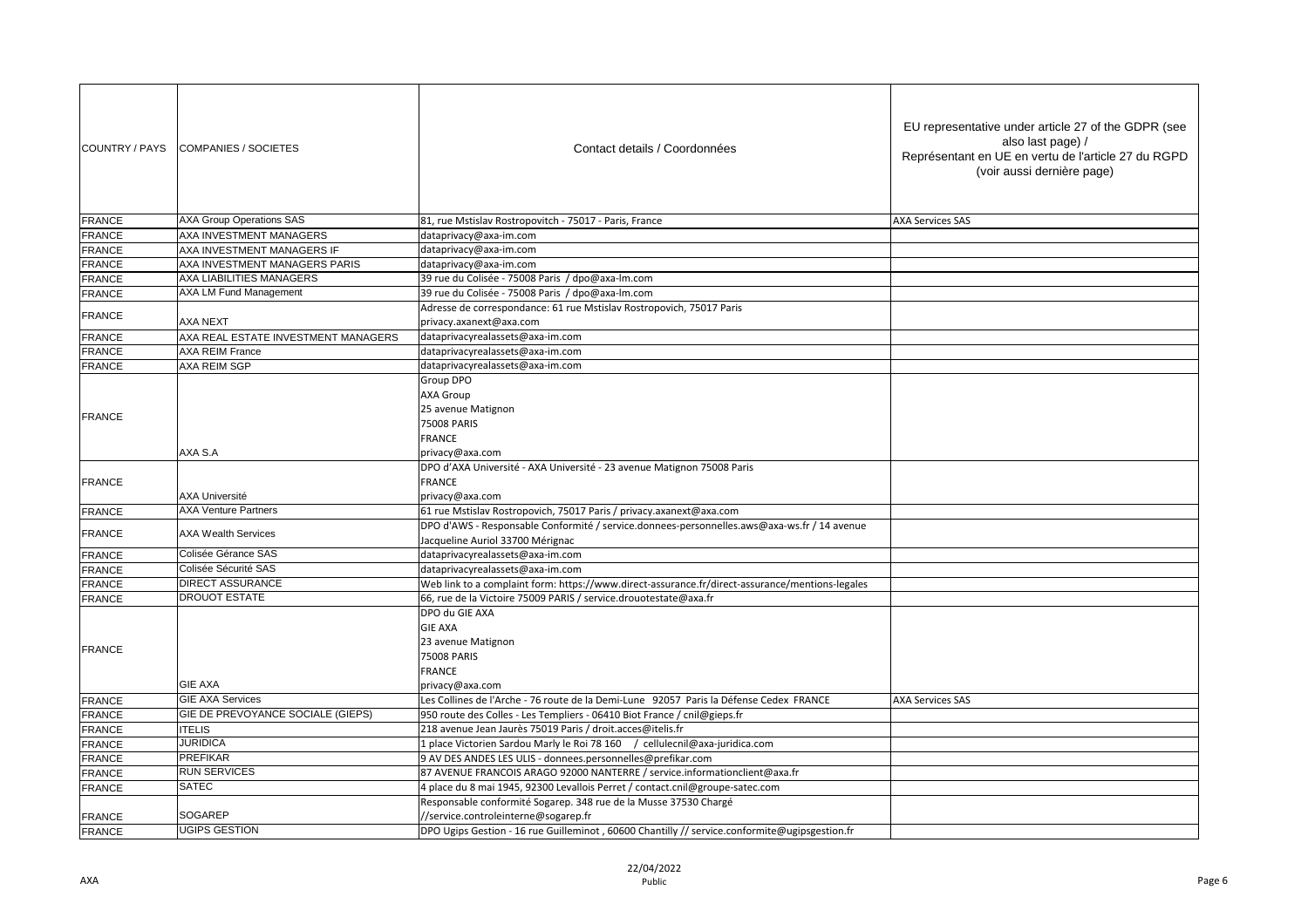| COUNTRY / PAYS | <b>COMPANIES / SOCIETES</b>              | Contact details / Coordonnées                                               | EU representative under article 27 of the GDPR (see<br>also last page) /<br>Représentant en UE en vertu de l'article 27 du RGPD<br>(voir aussi dernière page) |
|----------------|------------------------------------------|-----------------------------------------------------------------------------|---------------------------------------------------------------------------------------------------------------------------------------------------------------|
| <b>FRANCE</b>  | UNI SANTE PREVOYANCE                     | Service Relations assurés 34 rue des moulins 51100 REIMS ; web@unisante.com |                                                                                                                                                               |
| <b>FRANCE</b>  | XL Catlin Services SE - French Branch    | egalcompliance@axaxl.com                                                    |                                                                                                                                                               |
| <b>FRANCE</b>  | XL Insurance Company SE - French Branch  | legalcompliance@axaxl.com                                                   |                                                                                                                                                               |
|                |                                          | 1935 Boulevard de l'Indépendance, B.P. 4047 Libreville GABON,               |                                                                                                                                                               |
| <b>GABON</b>   | AXA Gabon                                | protection.donnéespersonnelles@axa.ga/ +24101798066                         |                                                                                                                                                               |
| <b>GERMANY</b> | ARA GmbH Auto und Reise Assistance       | DPO: Joachim A. Hader; secudor GmbH; beratung@secudor.de; +49 151 53872750  |                                                                                                                                                               |
|                |                                          | https://www.axa-assistance.de/index.php/datenschutz                         |                                                                                                                                                               |
| <b>GERMANY</b> | AXA Assistance GmbH (Germany)            | e-mail address: datenschutz@axa-assistance.de                               |                                                                                                                                                               |
|                |                                          | fax: 0221 - 802 47-092                                                      |                                                                                                                                                               |
|                |                                          | address: Colonia-Allee10-20, 51067 Köln, Germany                            |                                                                                                                                                               |
|                |                                          | https://www.axa.de/datenschutz                                              |                                                                                                                                                               |
| <b>GERMANY</b> | <b>AXA Customer Care GmbH</b>            | e-mail address: datenschutz@axa.de                                          |                                                                                                                                                               |
|                |                                          | telephone: 0049 / 221 148-24349                                             |                                                                                                                                                               |
|                |                                          | adress: Widdersdorfer Straße 225a, 50825 Köln, Germany                      |                                                                                                                                                               |
|                | <b>AXA Direktberatung GmbH</b>           | https://www.axa.de/datenschutz<br>e-mail address: datenschutz@axa.de        |                                                                                                                                                               |
| <b>GERMANY</b> |                                          | telephone: 0049 / 221 148-24349                                             |                                                                                                                                                               |
|                |                                          | address: Colonia-Allee 10-20, 51067 Köln, Germany                           |                                                                                                                                                               |
|                |                                          | https://www.axa.de/datenschutz                                              |                                                                                                                                                               |
|                |                                          | e-mail address: datenschutz@axa.de                                          |                                                                                                                                                               |
| <b>GERMANY</b> | AXA easy Versicherung AG                 | telephone: 0049 / 221 148-24349                                             |                                                                                                                                                               |
|                |                                          | address: Colonia-Allee 10-20, 51067 Köln, Germany                           |                                                                                                                                                               |
| <b>GERMANY</b> | AXA Group Operations Germany GmbH        | Colonia-Allee 10 -20, 51067 Cologne                                         | <b>AXA Services SAS</b>                                                                                                                                       |
| <b>GERMANY</b> | AXA Investment Managers Deutschland GmbH | dataprivacyrealassets@axa-im.com                                            |                                                                                                                                                               |
|                |                                          | https://www.axa.de/datenschutz                                              |                                                                                                                                                               |
|                | AXA Konzern AG                           | e-mail address: datenschutz@axa.de                                          |                                                                                                                                                               |
| <b>GERMANY</b> |                                          | telephone: 0049 / 221 148-24349                                             |                                                                                                                                                               |
|                |                                          | address: Colonia-Allee 10-20, 51067 Köln, Germany                           |                                                                                                                                                               |
|                |                                          | https://www.axa.de/datenschutz                                              |                                                                                                                                                               |
| <b>GERMANY</b> | AXA Krankenversicherung AG               | e-mail address: datenschutz@axa.de                                          |                                                                                                                                                               |
|                |                                          | telephone: 0049 / 221 148-24349                                             |                                                                                                                                                               |
|                |                                          | address: Colonia-Allee 10-20, 51067 Köln, Germany                           |                                                                                                                                                               |
| <b>GERMANY</b> |                                          | https://www.axa.de/datenschutz                                              |                                                                                                                                                               |
|                | AXA Lebensversicherung AG                | e-mail address: datenschutz@axa.de                                          |                                                                                                                                                               |
|                |                                          | telephone: 0049 / 221 148-24349                                             |                                                                                                                                                               |
|                |                                          | address: Colonia-Allee 10-20, 51067 Köln, Germany                           |                                                                                                                                                               |
|                |                                          | https://www.axa.de/datenschutz                                              |                                                                                                                                                               |
| <b>GERMANY</b> | AXA Logistic Services GmbH               | e-mail address: datenschutz@axa.de                                          |                                                                                                                                                               |
|                |                                          | telephone: 0049 / 221 148-24349                                             |                                                                                                                                                               |
|                |                                          | address: Colonia-Allee 10-20, 51067 Köln, Germany                           |                                                                                                                                                               |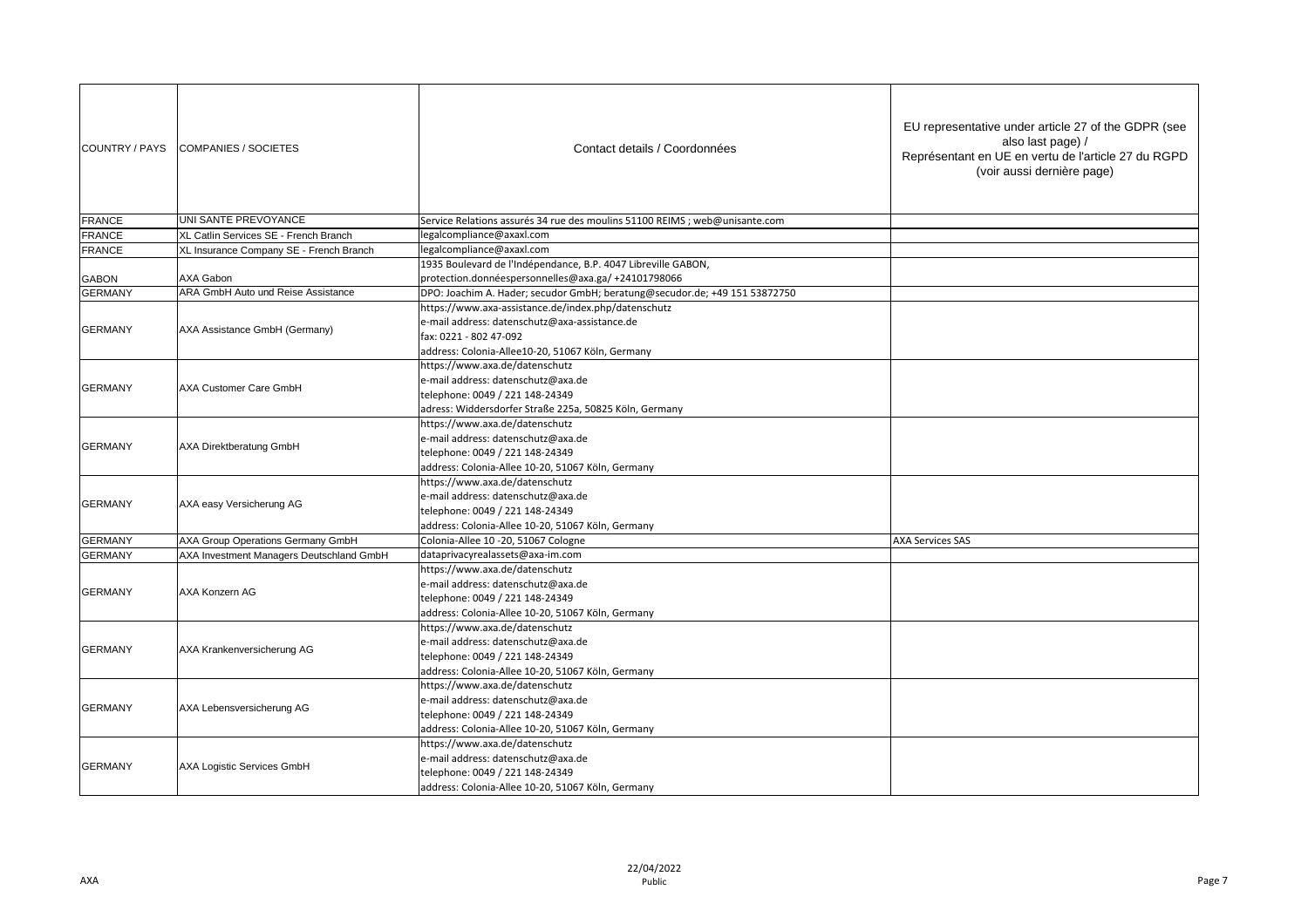| COUNTRY / PAYS  | <b>COMPANIES / SOCIETES</b>                                     | Contact details / Coordonnées                                                                                                                                                      | EU representative under article 27 of the GDPR (see<br>also last page) /<br>Représentant en UE en vertu de l'article 27 du RGPD<br>(voir aussi dernière page) |
|-----------------|-----------------------------------------------------------------|------------------------------------------------------------------------------------------------------------------------------------------------------------------------------------|---------------------------------------------------------------------------------------------------------------------------------------------------------------|
| <b>GERMANY</b>  | AXA Services Germany & Direct Solutions GmbH                    | https://www.axa.de/datenschutz<br>e-mail address: datenschutz@axa.de<br>telephone: 0049 / 221 148-24349<br>address: Colonia-Allee 10-20, 51067 Köln, Germany                       |                                                                                                                                                               |
| <b>GERMANY</b>  | <b>AXA Services Germany GmbH</b>                                | hans.kaminski@axa-tech.com; +4922114832954; Colonia-Allee 10 -20, 51067 Cologne                                                                                                    | <b>AXA Services SAS</b>                                                                                                                                       |
| <b>GERMANY</b>  | AXA Versicherung AG                                             | https://www.axa.de/datenschutz<br>e-mail address: datenschutz@axa.de<br>telephone: 0049 / 221 148-24349<br>address: Colonia-Allee 10-20, 51067 Köln, Germany                       |                                                                                                                                                               |
| <b>GERMANY</b>  | DBV Deutsche Beamtenversicherung AG                             | https://www.axa.de/datenschutz<br>e-mail address: datenschutz@axa.de<br>telephone: 0049 / 221 148-24349<br>address: Colonia-Allee 10-20, 51067 Köln, Germany                       |                                                                                                                                                               |
| <b>GERMANY</b>  | Deutsche Ärzte Finanz Beratungs- und Vermittlungs-<br>AG        | https://www.axa.de/datenschutz<br>e-mail address: datenschutz@axa.de<br>telephone: 0049 / 221 148-24349<br>address: Colonia-Allee 10-20, 51067 Köln, Germany                       |                                                                                                                                                               |
| <b>GERMANY</b>  | Deutsche Arzteversicherung AG                                   | https://www.axa.de/datenschutz<br>e-mail address: datenschutz@axa.de<br>telephone: 0049 / 221 148-24349<br>address: Colonia-Allee 10-20, 51067 Köln, Germany                       |                                                                                                                                                               |
| <b>GERMANY</b>  | IPA SA Direktion fur Deutschland                                | https://www.axa-assistance.de/index.php/datenschutz<br>e-mail address: datenschutz@axa-assistance.de<br>fax: 0221 - 802 47-092<br>address: Colonia-Allee10-20, 51067 Köln, Germany |                                                                                                                                                               |
| <b>GERMANY</b>  | IPA Service GmbH                                                | https://www.axa-assistance.de/index.php/datenschutz<br>e-mail address: datenschutz@axa-assistance.de<br>fax: 0221 - 802 47-092<br>address: Colonia-Allee10-20, 51067 Köln, Germany |                                                                                                                                                               |
| <b>GERMANY</b>  | Jurpartner Services, Gesellschaft für<br>Schadenregulierung mbH | Deutz-Kalker Straße 46, D-50679 Köln, datenschutz@roland-ag.de                                                                                                                     |                                                                                                                                                               |
| <b>GERMANY</b>  | ROLAND Assistance GmbH                                          | Deutz-Kalker Straße 46, D-50679 Köln, datenschutz@roland-ag.de                                                                                                                     |                                                                                                                                                               |
| <b>GERMANY</b>  | ROLAND AssistancePartner GmbH                                   | Ammonstraße 35, D-01067 Dresden, datenschutz@roland-ag.de                                                                                                                          |                                                                                                                                                               |
| <b>GERMANY</b>  | ROLAND Rechtsschutz-Versicherungs-AG                            | Deutz-Kalker Straße 46, D-50679 Köln, datenschutz@roland-ag.de                                                                                                                     |                                                                                                                                                               |
| <b>GERMANY</b>  | ROLAND Schutzbrief-Versicherung AG                              | Deutz-Kalker Straße 46, D-50679 Köln, datenschutz@roland-ag.de                                                                                                                     |                                                                                                                                                               |
| <b>GERMANY</b>  | XL Catlin Services SE - German Branch                           | dataprivacy@axaxl.com                                                                                                                                                              | N/A                                                                                                                                                           |
| <b>GERMANY</b>  | XL Insurance Company SE - German Branch                         | dataprivacy@axaxl.com                                                                                                                                                              | N/A                                                                                                                                                           |
| GREECE          | AXA Assistance Grece SA                                         | https://www.axa-assistance.com/en/contact                                                                                                                                          |                                                                                                                                                               |
| GREECE          | AXA Insurance                                                   | 1. compliance.dataprotection@axa.gr<br>2. +30 210 7268605, +30 210 7268520<br>3.48 Michalakopoulou Str., 11528 Athens Greece                                                       |                                                                                                                                                               |
| <b>GREECE</b>   | AXA Inter Partner Assistance SA (Greek Branch)                  | https://www.axa-assistance.com/en/contact                                                                                                                                          |                                                                                                                                                               |
| <b>GUERNSEY</b> | <b>AXA XL Services Limited</b>                                  | legalcompliance@axaxl.com                                                                                                                                                          | XL Insurance Company SE - French Branch                                                                                                                       |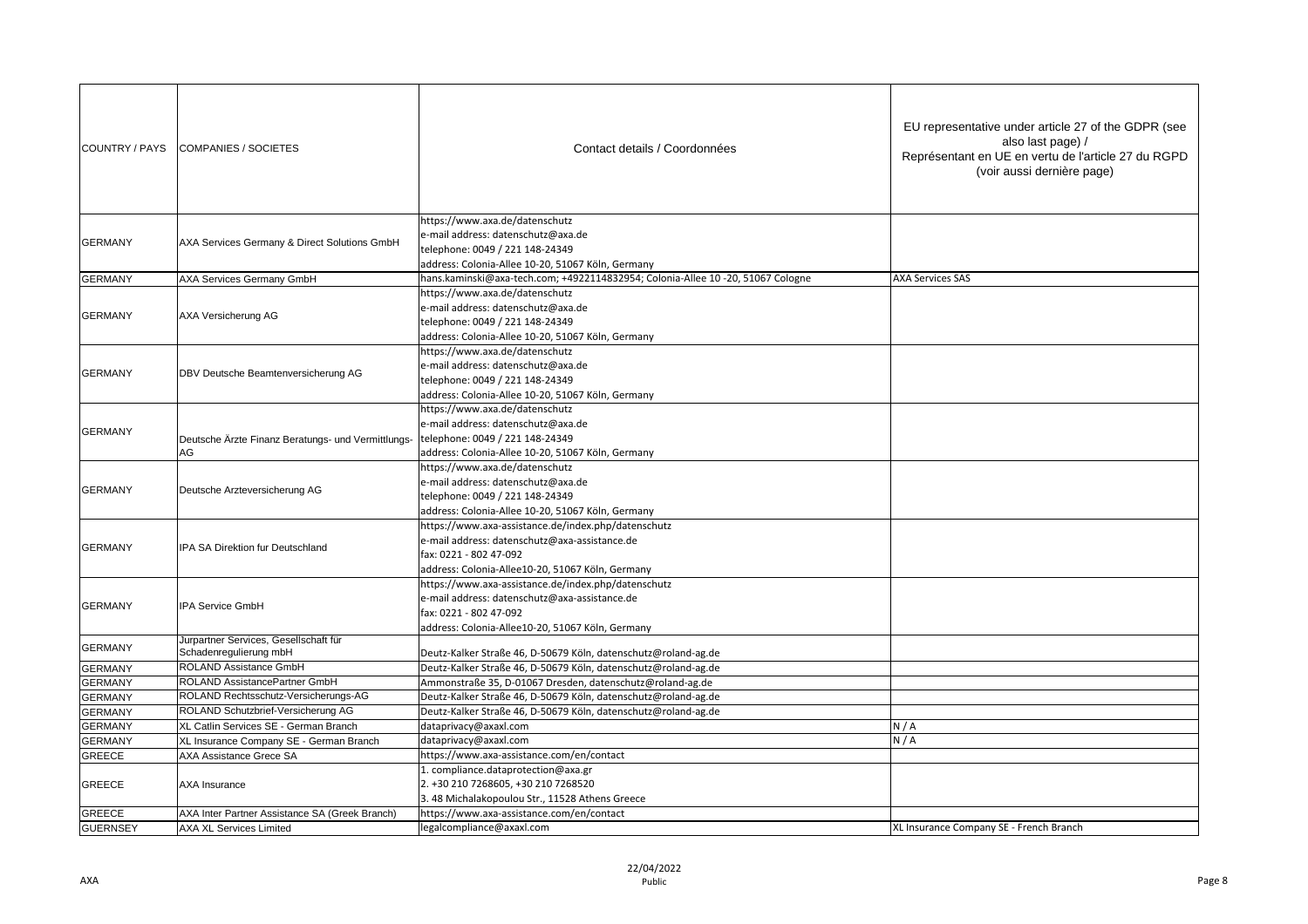| COUNTRY / PAYS   | <b>COMPANIES / SOCIETES</b>                 | Contact details / Coordonnées                                                                                                                                    | EU representative under article 27 of the GDPR (see<br>also last page) /<br>Représentant en UE en vertu de l'article 27 du RGPD<br>(voir aussi dernière page) |
|------------------|---------------------------------------------|------------------------------------------------------------------------------------------------------------------------------------------------------------------|---------------------------------------------------------------------------------------------------------------------------------------------------------------|
| <b>GUERNSEY</b>  | XL Insurance Guernsey Limited               | legalcompliance@axaxl.com                                                                                                                                        | XL Insurance Company SE - French Branch                                                                                                                       |
| <b>HONG KONG</b> | Architas Asia Limited                       | DPO: Amy Cheung, Compliance Manager<br>https://hk.architas.com/professional-investors/contact-us/<br>Email: contact.asia@architas.com<br>Contact: +852 2336 7006 |                                                                                                                                                               |
| <b>HONG KONG</b> | AXA Asia                                    | AMO DPO: Cindy Tong<br>Email: cindy.tong@axa.com.hk<br>3501 One Taikoo Place, 979 King's Road<br>Quarry Bay, Hong Kong<br>Contact: +852 2154 9573                |                                                                                                                                                               |
| HONG KONG        | AXA China Region (Bermuda) Ltd              | https://www.axa.com.hk/en/legal<br>DPO: Chief Legal & Compliance Officer<br>Contact: +852 3702 2465<br>Email: hk.dpo@axa.com.hk                                  |                                                                                                                                                               |
| <b>HONG KONG</b> | AXA China Region Insurance Co (Bermuda) Ltd | https://www.axa.com.hk/en/legal<br>DPO: Chief Legal & Compliance Officer<br>Contact: +852 3702 2465<br>Email: hk.dpo@axa.com.hk                                  |                                                                                                                                                               |
| <b>HONG KONG</b> | AXA China Region Insurance Co Ltd           | https://www.axa.com.hk/en/legal<br>DPO: Chief Legal & Compliance Officer<br>Contact: +852 3702 2465<br>Email: hk.dpo@axa.com.hk                                  |                                                                                                                                                               |
| <b>HONG KONG</b> | AXA China Region Investment Services Ltd    | https://www.axa.com.hk/en/legal<br>DPO: Chief Legal & Compliance Officer<br>Contact: +852 3702 2465<br>Email: hk.dpo@axa.com.hk                                  |                                                                                                                                                               |
| <b>HONG KONG</b> | AXA Financial Planning (Hong Kong) Limited  | https://www.axa.com.hk/en/legal<br>DPO: Chief Legal & Compliance Officer<br>Contact: +852 3702 2465<br>Email: hk.dpo@axa.com.hk                                  |                                                                                                                                                               |
| <b>HONG KONG</b> | AXA Financial Services Holding Limited      | https://www.axa.com.hk/en/legal<br>DPO: Chief Legal & Compliance Officer<br>Contact: +852 3702 2465<br>Email: hk.dpo@axa.com.hk                                  |                                                                                                                                                               |
| <b>HONG KONG</b> | AXA Financial Services Trustees Limited     | https://www.axa.com.hk/en/legal<br>DPO: Chief Legal & Compliance Officer<br>Contact: +852 3702 2465<br>Email: hk.dpo@axa.com.hk                                  |                                                                                                                                                               |
| <b>HONG KONG</b> | AXA General Insurance Hong Kong Ltd         | https://www.axa.com.hk/en/legal<br>DPO: Chief Legal & Compliance Officer<br>Contact: +852 3702 2465<br>Email: hk.dpo@axa.com.hk                                  |                                                                                                                                                               |
| <b>HONG KONG</b> | AXA Group Operations Hong Kong Limited      | 6/F, AXA Southside, 38 Wong Chuk Hang Road, Island South HONG KONG                                                                                               | <b>AXA Services SAS</b>                                                                                                                                       |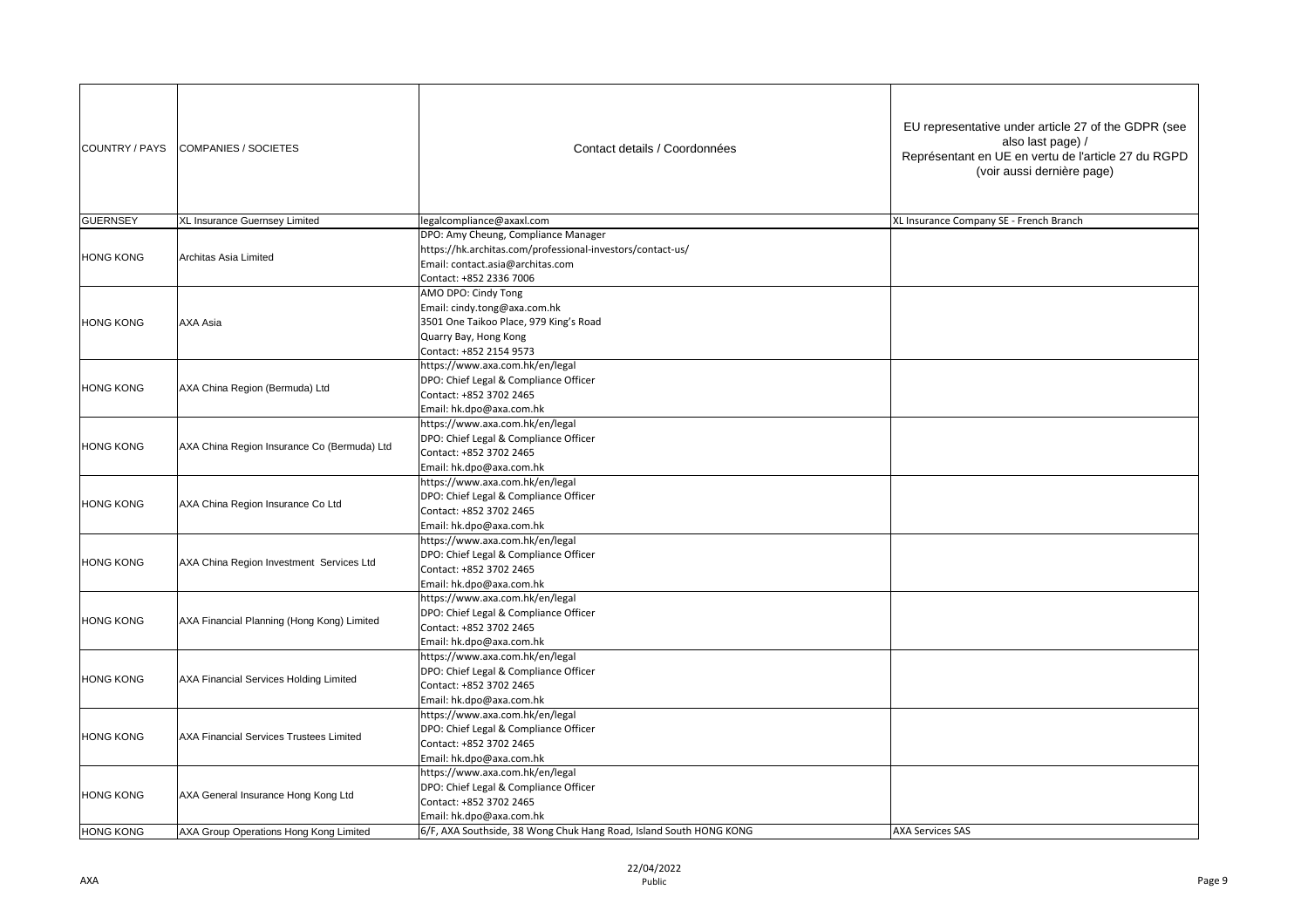| COUNTRY / PAYS   | COMPANIES / SOCIETES                              | Contact details / Coordonnées                                                                                                                                       | EU representative under article 27 of the GDPR (see<br>also last page) /<br>Représentant en UE en vertu de l'article 27 du RGPD<br>(voir aussi dernière page) |
|------------------|---------------------------------------------------|---------------------------------------------------------------------------------------------------------------------------------------------------------------------|---------------------------------------------------------------------------------------------------------------------------------------------------------------|
| <b>HONG KONG</b> | AXA IM Hong Kong Limited                          | AXA Investment Managers Asia Limited<br>Suites 5701-04 One Island East, 18 Westlands Road, Quarry Bay.<br>Hong Kong<br>dataprivacy@axa-im.com                       | AXA Investment Managers SA                                                                                                                                    |
| <b>HONG KONG</b> | AXA Investment Management Asia Ltd                | dataprivacyrealassets@axa-im.com                                                                                                                                    | AXA Investment Managers SA                                                                                                                                    |
| <b>HONG KONG</b> | AXA Life Insurance Company Limited                | https://www.axa.com.hk/en/legal<br>DPO: Chief Legal & Compliance Officer<br>Contact: +852 3702 2465<br>Email: hk.dpo@axa.com.hk                                     |                                                                                                                                                               |
| <b>HONG KONG</b> | <b>AXA Partners Limited</b>                       | https://www.axa.com.hk/en/legal<br>DPO: Chief Legal & Compliance Officer<br>Contact: +852 3702 2465<br>Email: hk.dpo@axa.com.hk                                     |                                                                                                                                                               |
| <b>HONG KONG</b> | AXA Rosenberg Investment Management Asia          |                                                                                                                                                                     | AXA Investment Managers SA                                                                                                                                    |
| <b>HONG KONG</b> | Pacific Ltd<br>AXA Wealth Management (HK) Limited | dataprivacyrealassets@axa-im.com<br>https://www.axa.com.hk/en/legal<br>DPO: Chief Legal & Compliance Officer<br>Contact: +852 3702 2465<br>Email: hk.dpo@axa.com.hk |                                                                                                                                                               |
| <b>HONG KONG</b> | Catlin Hong Kong Limited                          | dataprotectionHK@axaxl.com                                                                                                                                          | XL Insurance Company SE - French Branch                                                                                                                       |
| <b>HONG KONG</b> | Datrix Ltd                                        | https://www.axa.com.hk/en/legal<br>DPO: Chief Legal & Compliance Officer<br>Contact: +852 3702 2465<br>Email: hk.dpo@axa.com.hk                                     |                                                                                                                                                               |
| <b>HONG KONG</b> | Integrity Financial Advice Network Co Ltd         | https://www.axa.com.hk/en/legal<br>DPO: Chief Legal & Compliance Officer<br>Contact: +852 3702 2465<br>Email: hk.dpo@axa.com.hk                                     |                                                                                                                                                               |
| <b>HONG KONG</b> | Integrity Partnership Limited                     | https://www.axa.com.hk/en/legal<br>DPO: Chief Legal & Compliance Officer<br>Contact: +852 3702 2465<br>Email: hk.dpo@axa.com.hk                                     |                                                                                                                                                               |
| <b>HONG KONG</b> | Inter Partner Assistance Hong Kong Limited        | https://www.axa-assistance.com/en/contact                                                                                                                           | AXA ASSISTANCE France                                                                                                                                         |
| <b>HONG KONG</b> | International Services Provider Limited           | https://www.axa.com.hk/en/legal<br>DPO: Chief Legal & Compliance Officer<br>Contact: +852 3702 2465<br>Email: hk.dpo@axa.com.hk                                     |                                                                                                                                                               |
| <b>HONG KONG</b> | Network Financial Services Ltd                    | https://www.axa.com.hk/en/legal<br>DPO: Chief Legal & Compliance Officer<br>Contact: +852 3702 2465<br>Email: hk.dpo@axa.com.hk                                     |                                                                                                                                                               |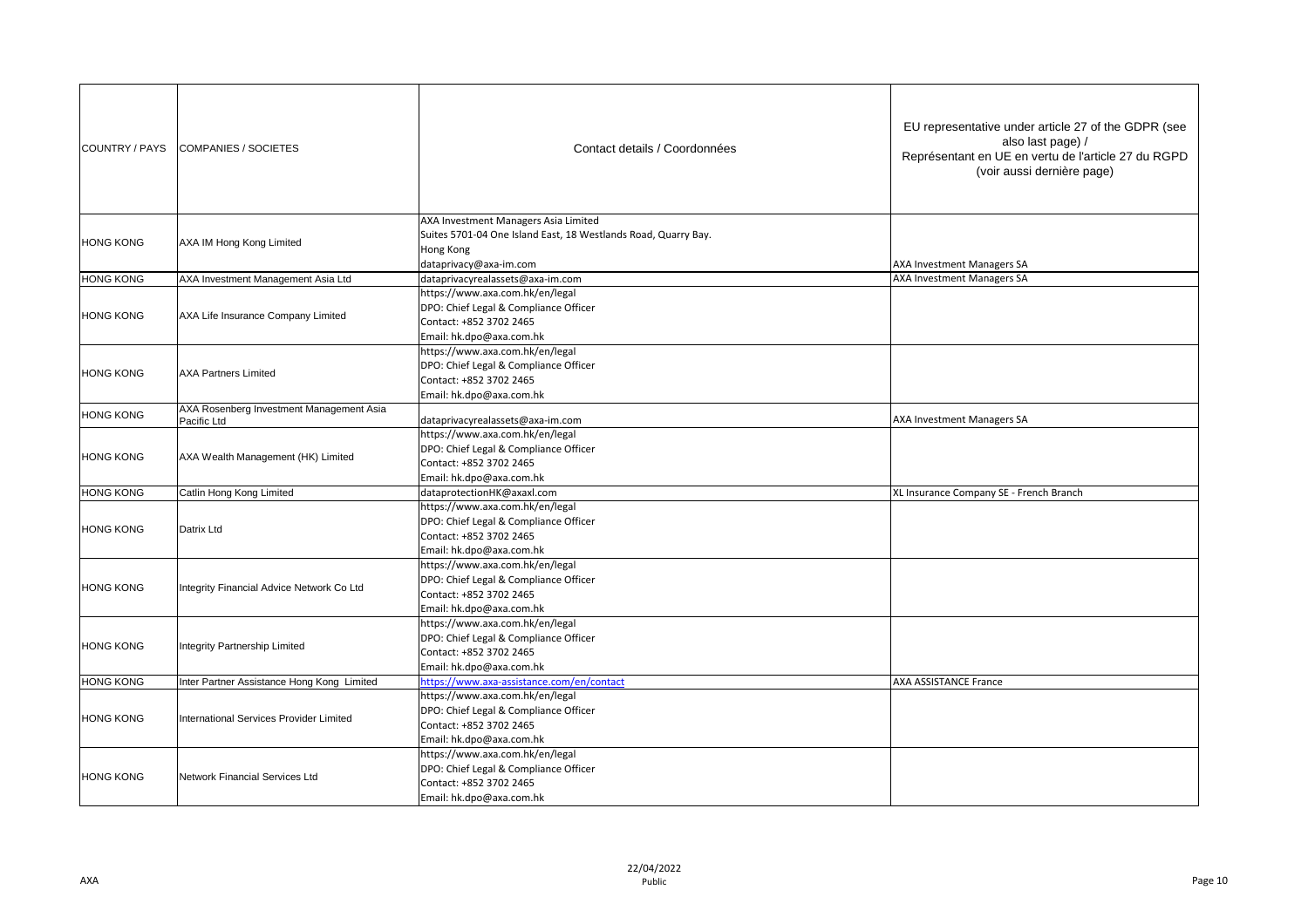| COUNTRY / PAYS                   | COMPANIES / SOCIETES                                             | Contact details / Coordonnées                                                                                                                                                                                                | EU representative under article 27 of the GDPR (see<br>also last page) /<br>Représentant en UE en vertu de l'article 27 du RGPD<br>(voir aussi dernière page) |
|----------------------------------|------------------------------------------------------------------|------------------------------------------------------------------------------------------------------------------------------------------------------------------------------------------------------------------------------|---------------------------------------------------------------------------------------------------------------------------------------------------------------|
| <b>HONG KONG</b>                 | Swiss Privilege Ltd                                              | https://www.axa.com.hk/en/legal<br>DPO: Chief Legal & Compliance Officer<br>Contact: +852 3702 2465<br>Email: hk.dpo@axa.com.hk                                                                                              |                                                                                                                                                               |
| <b>HONG KONG</b>                 | XL Insurance Company SE - Hong Kong Branch                       | dataprotectionHK@axaxl.com                                                                                                                                                                                                   | XL Insurance Company SE - French Branch                                                                                                                       |
| <b>INDIA</b>                     | AXA Assistance India                                             | https://www.axa-assistance.com/en/contact                                                                                                                                                                                    | AXA ASSISTANCE France                                                                                                                                         |
| <b>INDIA</b>                     | <b>AXA Business Services</b>                                     | Vidya Chemudupati<br>Email id - Vidya.Chemudupati@axa-abs.co.in<br>Postal address - AXA Business Services<br>3rd Floor, MFAR, Manyata Tech Park,<br>Phase-IV, Rachenahalli Village, Nagawara,<br>Bangalore - 560045<br>India |                                                                                                                                                               |
| <b>INDIA</b>                     | XL India Business Services Private Limited                       | egalcompliance@axaxl.com                                                                                                                                                                                                     | XL Insurance Company SE - French Branch                                                                                                                       |
| <b>INDIA</b>                     | XL Insurance Company SE - Indian Branch                          | legalcompliance@axaxl.com                                                                                                                                                                                                    | XL Insurance Company SE - French Branch                                                                                                                       |
| <b>INDONESIA</b>                 | AXA Asset Management Indonesia                                   | https://axa.co.id/layanan-nasabah/customer-care/customer-care-centre/<br>Email: : cs.aami@axa-financial.co.id                                                                                                                |                                                                                                                                                               |
| <b>INDONESIA</b>                 | AXA Financial Indonesia                                          | AXA Tower 17th floor, Jln. Prof. Dr Satrio Kav 18, Kuningan City, Jakarta 12940, Indonesia                                                                                                                                   |                                                                                                                                                               |
| <b>INDONESIA</b>                 | <b>AXA Mandiri Financial Services</b>                            | AXA Tower, 10th Floor, Jalan Prof. Dr. Satrio Kav 18, Kuningan City, Jakarta 12940, Indonesia                                                                                                                                |                                                                                                                                                               |
| <b>INDONESIA</b>                 | PT Asuransi AXA Indonesia                                        | AXA Tower, 11th Floor, Jalan Prof. Dr. Satrio Kav 18, Kuningan City, Jakarta 12940, Indonesia                                                                                                                                |                                                                                                                                                               |
| <b>INDONESIA</b>                 | PT AXA Group Operations Indonesia                                | AXA Tower Lantai 27 #06 Jl. Prof. Dr. Satrio Kav. 18 12940 Jakarta INDONESIA                                                                                                                                                 | <b>AXA Services SAS</b>                                                                                                                                       |
| <b>INDONESIA</b>                 | PT AXA Services Indonesia                                        | AXA Tower, 15th Floor, Jalan Prof. Dr. Satrio Kav 18, Kuningan City, Jakarta 12940, Indonesia                                                                                                                                |                                                                                                                                                               |
| <b>INDONESIA</b>                 | PT Mandiri AXA General Insurance                                 | AXA Tower, 16th Floor, jalan Prof. Dr. Satrio Kav 18, Kuningan City, Jakarta 12940, Indoensia                                                                                                                                |                                                                                                                                                               |
| <b>IRELAND</b>                   | Architas Multi-Manager Europe Limited                            | https://architas.com/                                                                                                                                                                                                        |                                                                                                                                                               |
| <b>IRELAND</b>                   | <b>Architas Solutions DAC</b>                                    | This entity is being liquidated - to be deleted from this liste                                                                                                                                                              | N/A                                                                                                                                                           |
| <b>IRELAND</b>                   | AXA Assistance Ireland                                           | https://www.axa-assistance.com/en/contact                                                                                                                                                                                    |                                                                                                                                                               |
| <b>IRELAND</b>                   | AXA Insurance dac                                                | steven.jackson@axa.ie                                                                                                                                                                                                        |                                                                                                                                                               |
| <b>IRELAND</b>                   | AXA Investment Managers Ireland Limited                          | dataprivacy@axa-im.com                                                                                                                                                                                                       |                                                                                                                                                               |
| <b>IRELAND</b>                   | <b>AXA Life Europe Limited</b>                                   | https://www.axa-lifeeurope.com/<br>privacy@axa-mpsfinancial.ie                                                                                                                                                               |                                                                                                                                                               |
| <b>IRELAND</b><br><b>IRELAND</b> | AXA MPS Financial DAC<br>AXA Rosenberg Management Irland Limited | dataprivacy@axa-im.com                                                                                                                                                                                                       |                                                                                                                                                               |
| <b>IRELAND</b>                   | <b>AXA Travel Insurance</b>                                      | https://www.axa-assistance.com/en/contact                                                                                                                                                                                    |                                                                                                                                                               |
| <b>IRELAND</b>                   | Inter Partner Assistance SA (Irish branch)                       | https://www.axa-assistance.com/en/contact                                                                                                                                                                                    |                                                                                                                                                               |
|                                  |                                                                  | No 8 St Stephen's Green, Dublin 2 Ireland                                                                                                                                                                                    |                                                                                                                                                               |
| <b>IRELAND</b>                   | XL Catlin Services SE                                            | legalcompliance@axaxl.com                                                                                                                                                                                                    |                                                                                                                                                               |
| <b>IRELAND</b>                   | XL Insurance Company SE                                          | No 8 St Stephen's Green, Dublin 2 Ireland<br>legalcompliance@axaxl.com                                                                                                                                                       |                                                                                                                                                               |
| <b>IRELAND</b>                   | XL Re Europe SE                                                  | No 8 St Stephen's Green, Dublin 2 Ireland<br>legalcompliance@axaxl.com                                                                                                                                                       |                                                                                                                                                               |
| <b>ITALY</b>                     | Assistance Partner Services s.r.l.                               | Via Vittorio Veneto 69, I-39042 Brixen, datenschutz@roland-ag.de                                                                                                                                                             |                                                                                                                                                               |
| <b>ITALY</b>                     | AXA Assicurazioni S.p.A.                                         | reclami@axa.it                                                                                                                                                                                                               |                                                                                                                                                               |
| <b>ITALY</b>                     | AXA Caring S.r.l.                                                | axacaring@axa.legalmail.it                                                                                                                                                                                                   |                                                                                                                                                               |
| <b>ITALY</b>                     | AXA IM Italia SIM Spa                                            | dataprivacyrealassets@axa-im.com                                                                                                                                                                                             |                                                                                                                                                               |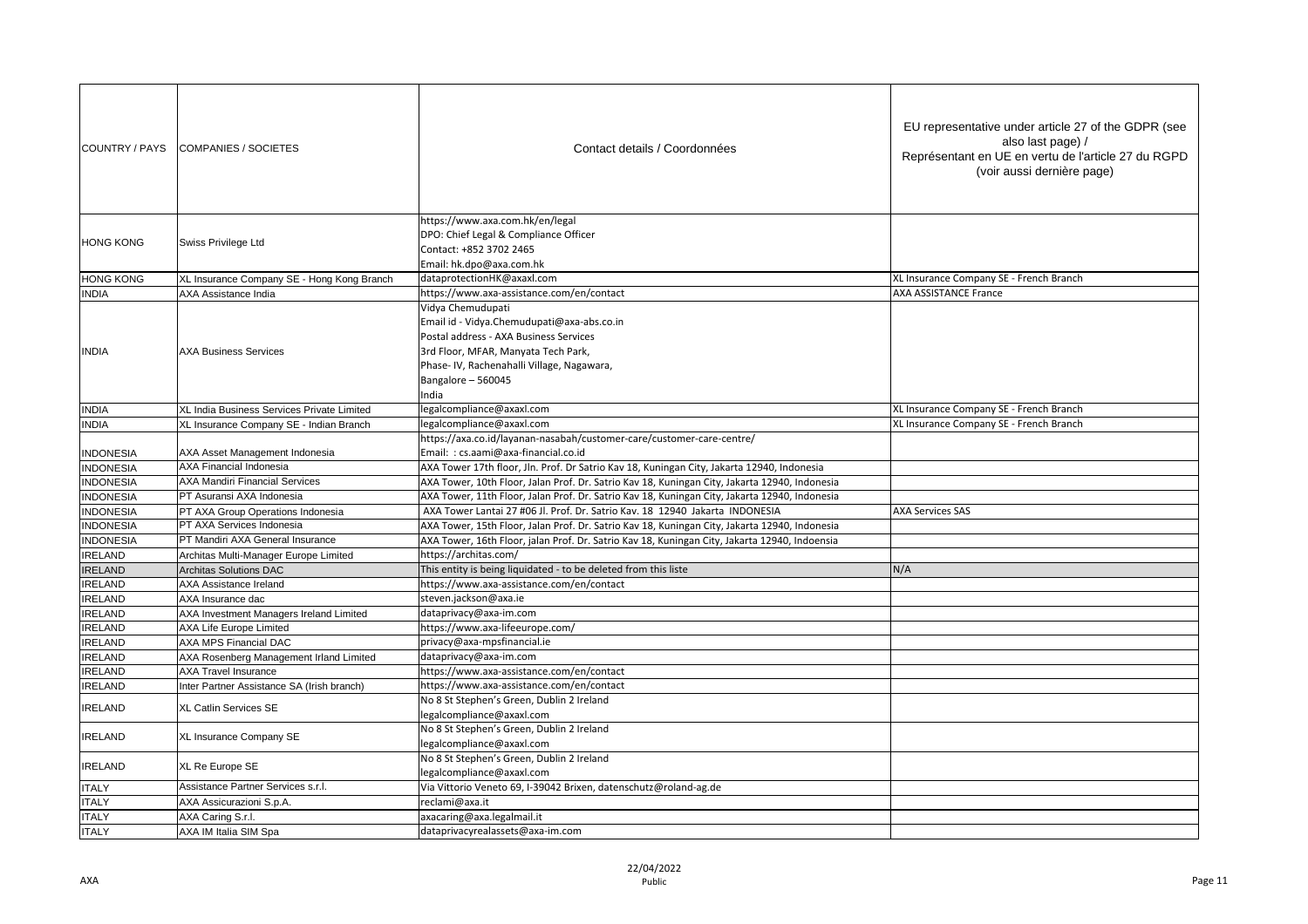| COUNTRY / PAYS    | <b>COMPANIES / SOCIETES</b>                                         | Contact details / Coordonnées                                                                                               | EU representative under article 27 of the GDPR (see<br>also last page) /<br>Représentant en UE en vertu de l'article 27 du RGPD<br>(voir aussi dernière page) |
|-------------------|---------------------------------------------------------------------|-----------------------------------------------------------------------------------------------------------------------------|---------------------------------------------------------------------------------------------------------------------------------------------------------------|
| <b>ITALY</b>      | AXA Italia Servizi S.c.p.a                                          | privacy@axa.it                                                                                                              |                                                                                                                                                               |
| <b>ITALY</b>      | AXA MPS Assicurazioni Danni Spa                                     | reclami.danni@axa.it                                                                                                        |                                                                                                                                                               |
| <b>ITALY</b>      | AXA MPS Assicurazioni Vita Spa                                      | reclami.vita@axa.it                                                                                                         |                                                                                                                                                               |
| <b>ITALY</b>      | AXA REIM ITALIA Srl                                                 | dataprivacyrealassets@axa-im.com                                                                                            |                                                                                                                                                               |
| <b>ITALY</b>      | AXA Tech Serv Mediterranean Region - AEIE -<br>Dipendenza in Italia | Corso Como 17, Milano. Italia - Italy                                                                                       | <b>AXA Services SAS</b>                                                                                                                                       |
| <b>ITALY</b>      | Distribuzione Previdenza S.r.l.                                     | privacy@axa.it                                                                                                              |                                                                                                                                                               |
| <b>ITALY</b>      | Inter Partner Assistance S.A. - Rappresentanza                      | https://www.axa-assistance.com/en/contact                                                                                   |                                                                                                                                                               |
| <b>ITALY</b>      | Generale per l'Italia<br>QUIXA Assicurazioni S.p.A.                 | agd.ivass@legalmail.it                                                                                                      |                                                                                                                                                               |
| <b>ITALY</b>      | XL Catlin Services SE - Italian Branch                              | egalcompliance@axaxl.com                                                                                                    |                                                                                                                                                               |
| <b>ITALY</b>      | XL Insurance Company SE - Italian Branch                            | egalcompliance@axaxl.com                                                                                                    |                                                                                                                                                               |
| <b>JAPAN</b>      | AXA Assistance Japan                                                | https://www.axa-assistance.com/en/contact                                                                                   | <b>AXA ASSISTANCE France</b>                                                                                                                                  |
| <b>JAPAN</b>      | AXA Direct Life Insurance Co., Ltd.                                 | dataprivacy.alj@axa.co.jp                                                                                                   |                                                                                                                                                               |
| <b>JAPAN</b>      | AXA General Insurance Co., Ltd.                                     | dataprivacy.alj@axa.co.jp                                                                                                   |                                                                                                                                                               |
| <b>JAPAN</b>      | AXA Investment Managers Japan Ltd                                   | dataprivacyrealassets@axa-im.com                                                                                            | AXA Investment Managers SA                                                                                                                                    |
| <b>JAPAN</b>      | AXA Life Insurance Co., Ltd.                                        | dataprivacy.alj@axa.co.jp                                                                                                   |                                                                                                                                                               |
| <b>JAPAN</b>      | AXA Real Estate Investment Managers Japan KK                        | dataprivacyrealassets@axa-im.com                                                                                            | AXA Investment Managers SA                                                                                                                                    |
|                   |                                                                     | *Customer Center of AXA Direct Korea: 1566-1566                                                                             |                                                                                                                                                               |
| KOREA (SOUTH)     | AXA General Insurance Co Ltd                                        | *Chief Privacy Officer : Jehyeok Yeon (jehyeok.yeon@axa.co.kr)<br>*Legal & Compliance Team: Sewoo Lee (sewoo.lee@axa.co.kr) |                                                                                                                                                               |
|                   |                                                                     | *Postal Address: 11F,4, Hangangdaero 71-gil, Yongsan-gu, Seoul, Korea 04311                                                 |                                                                                                                                                               |
| KOREA (SOUTH)     | Kyobo AXA Investment Managers Co., Ltd                              | Kyobo AXA Investment Managers Co., Ltd<br>1, Jong-no<br>Jongno-gu                                                           |                                                                                                                                                               |
|                   |                                                                     | Seoul 03154                                                                                                                 |                                                                                                                                                               |
|                   |                                                                     | dataprivacy@axa-im.com                                                                                                      | AXA Investment Managers SA                                                                                                                                    |
|                   |                                                                     | AXA MIDDLE EAST SAL, Jal El Dib Highway North, B.P. 11-550, Beirut, Lebanon - axa-                                          |                                                                                                                                                               |
|                   |                                                                     | middleeast.com.lb                                                                                                           |                                                                                                                                                               |
| <b>LEBANON</b>    | AXA MIDDLE EAST SAL                                                 | https://www.axa-middleeast.com/complaints/                                                                                  |                                                                                                                                                               |
|                   |                                                                     | web.complaint@axa-middleeast.com.lb<br>dataprivacy@axa-middleeast.com                                                       |                                                                                                                                                               |
| <b>LUXEMBOURG</b> | AXA Assurances Luxembourg                                           | dpo@axa.lu / 1, place de l'Etoile L-1479 Luxembourg                                                                         |                                                                                                                                                               |
| <b>LUXEMBOURG</b> | AXA Assurances Vie Luxembourg                                       | dpo@axa.lu / 1, place de l'Etoile L-1479 Luxembourg                                                                         |                                                                                                                                                               |
| <b>LUXEMBOURG</b> | AXA Funds Management S.A.                                           | dataprivacyrealassets@axa-im.com                                                                                            |                                                                                                                                                               |
| <b>LUXEMBOURG</b> | AXA REIM Luxembourg SA                                              | dataprivacyrealassets@axa-im.com                                                                                            |                                                                                                                                                               |
| <b>LUXEMBOURG</b> | <b>AXA Wealth Europe</b>                                            | dpo@axa.lu / 1, place de l'Etoile L-1479 Luxembourg                                                                         |                                                                                                                                                               |
| <b>LUXEMBOURG</b> | Catlin Luxembourg S.a.r.l.                                          | egalcompliance@axaxl.com                                                                                                    |                                                                                                                                                               |
| <b>LUXEMBOURG</b> | Colisée Participation GP                                            | dataprivacyrealassets@axa-im.com                                                                                            |                                                                                                                                                               |
|                   |                                                                     | https://www.axa.com.my/                                                                                                     |                                                                                                                                                               |
| <b>MALAYSIA</b>   | AXA Affin General Insurance Berhad                                  | DPO: Ang Chee Kiang (cheekiang.ang@axa.com.my)                                                                              |                                                                                                                                                               |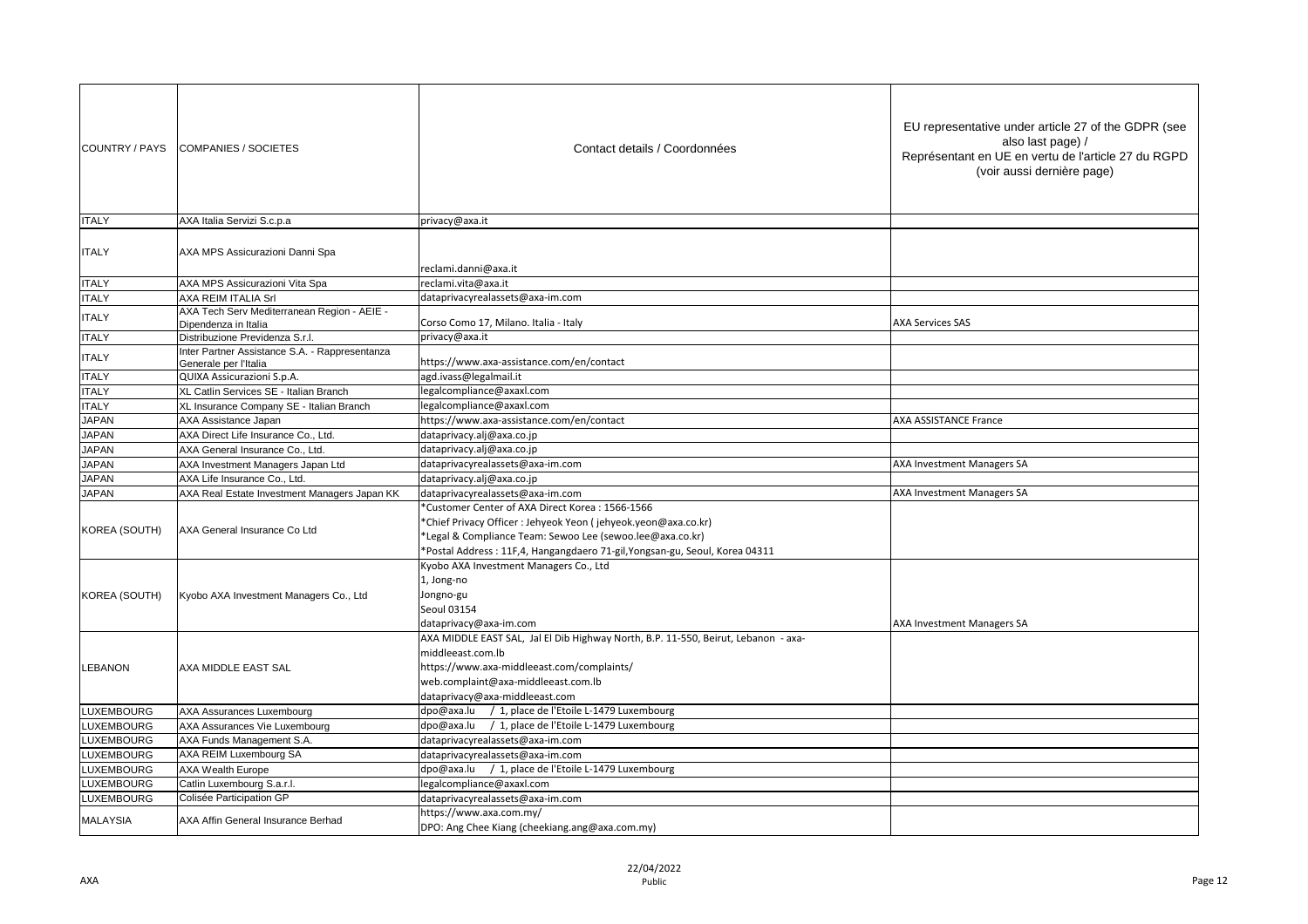| <b>MALAYSIA</b><br><b>MALAYSIA</b><br><b>MAURITIUS</b><br><b>MEXICO</b><br><b>MEXICO</b><br><b>MEXICO</b><br><b>MEXICO</b><br><b>MEXICO</b><br>MEXICO<br><b>MOROCCO</b><br><b>MOROCCO</b><br><b>MOROCCO</b><br><b>MOROCCO</b><br><b>NETHERLANDS</b><br><b>BV</b><br><b>NETHERLANDS</b><br><b>NETHERLANDS</b> | AXA AFFIN Life Insurance Berhad<br>AXA Group Operations Malaysia Sdn. Bhd.<br><b>AXA Customer Services Ltd</b><br>AXA Assistance México S. A. de C. V.<br>AXA Group Operations Mexico SA de CV<br>AXA IM Mexico, Asesores en Inversiones<br>Independientes, S.A de C.V. | 8th floor, Chulan Tower, No. 3, Jalan Conlay, 50450 Kuala Lumpur.<br>Level 7, Menara Milenium, Jalan Damanlela, Pusat Bandar Damansara - Damansara Heights, Wilayah<br>Persekutuan - 50490 - Kuala Lumpur - MY - Malaysia<br>https://www.axa-assistance.com/en/contact<br>https://www.axa-assistance.com/en/contact<br>Felix Cuevas 366, 6th Floor 03200 Mexico City MEXICO | <b>AXA Services SAS</b><br><b>AXA ASSISTANCE France</b> |
|--------------------------------------------------------------------------------------------------------------------------------------------------------------------------------------------------------------------------------------------------------------------------------------------------------------|-------------------------------------------------------------------------------------------------------------------------------------------------------------------------------------------------------------------------------------------------------------------------|-----------------------------------------------------------------------------------------------------------------------------------------------------------------------------------------------------------------------------------------------------------------------------------------------------------------------------------------------------------------------------|---------------------------------------------------------|
|                                                                                                                                                                                                                                                                                                              |                                                                                                                                                                                                                                                                         |                                                                                                                                                                                                                                                                                                                                                                             |                                                         |
|                                                                                                                                                                                                                                                                                                              |                                                                                                                                                                                                                                                                         |                                                                                                                                                                                                                                                                                                                                                                             |                                                         |
|                                                                                                                                                                                                                                                                                                              |                                                                                                                                                                                                                                                                         |                                                                                                                                                                                                                                                                                                                                                                             |                                                         |
|                                                                                                                                                                                                                                                                                                              |                                                                                                                                                                                                                                                                         |                                                                                                                                                                                                                                                                                                                                                                             | <b>AXA ASSISTANCE France</b>                            |
|                                                                                                                                                                                                                                                                                                              |                                                                                                                                                                                                                                                                         |                                                                                                                                                                                                                                                                                                                                                                             | <b>AXA Services SAS</b>                                 |
|                                                                                                                                                                                                                                                                                                              |                                                                                                                                                                                                                                                                         | dataprivacyrealassets@axa-im.com                                                                                                                                                                                                                                                                                                                                            | AXA Investment Managers SA                              |
|                                                                                                                                                                                                                                                                                                              | AXA Seguros S.A. de C.V.                                                                                                                                                                                                                                                | datos.personales@axa.com.mx                                                                                                                                                                                                                                                                                                                                                 |                                                         |
|                                                                                                                                                                                                                                                                                                              | XL Catlin Services SE - Mexican Branch                                                                                                                                                                                                                                  | legalcompliance@axaxl.com                                                                                                                                                                                                                                                                                                                                                   | XL Insurance Company SE - French Branch                 |
|                                                                                                                                                                                                                                                                                                              | XL Seguros Mexico, S.A. de C.V.                                                                                                                                                                                                                                         | legalcompliance@axaxl.com                                                                                                                                                                                                                                                                                                                                                   | XL Insurance Company SE - French Branch                 |
|                                                                                                                                                                                                                                                                                                              | <b>AXA Assistance Maroc</b>                                                                                                                                                                                                                                             | https://www.axa-assistance.com/en/contact                                                                                                                                                                                                                                                                                                                                   | <b>AXA ASSISTANCE France</b>                            |
|                                                                                                                                                                                                                                                                                                              | <b>AXA Assistance Maroc Services</b>                                                                                                                                                                                                                                    | https://www.axa-assistance.com/en/contact                                                                                                                                                                                                                                                                                                                                   | <b>AXA ASSISTANCE France</b>                            |
|                                                                                                                                                                                                                                                                                                              | AXA Assurance Maroc                                                                                                                                                                                                                                                     | 120-122 Avenue Hassan II, Casablanca - Morocco                                                                                                                                                                                                                                                                                                                              |                                                         |
|                                                                                                                                                                                                                                                                                                              | AXA Group Operations Morocco                                                                                                                                                                                                                                            | Immeuble B2, Technopolis Pole Offshoring, Rabat-Salé, Morocco                                                                                                                                                                                                                                                                                                               | <b>AXA Services SAS</b>                                 |
|                                                                                                                                                                                                                                                                                                              | AXA Real Estate Investment Managers Netherlands                                                                                                                                                                                                                         | dataprivacyrealassets@axa-im.com                                                                                                                                                                                                                                                                                                                                            |                                                         |
|                                                                                                                                                                                                                                                                                                              | XL Catlin Services SE - Dutch Branch                                                                                                                                                                                                                                    | legalcompliance@axaxl.com                                                                                                                                                                                                                                                                                                                                                   |                                                         |
|                                                                                                                                                                                                                                                                                                              | XL Insurance Company SE - Dutch Branch                                                                                                                                                                                                                                  | legalcompliance@axaxl.com                                                                                                                                                                                                                                                                                                                                                   |                                                         |
| <b>NIGERIA</b>                                                                                                                                                                                                                                                                                               | AXA Mansard Health Limited                                                                                                                                                                                                                                              | 177 Ikorodu Road Onipanu, Lagos<br>Call: +234 1 4606655-9<br>E-mail: healthcare@axamansard.com<br>Complaints form: https://www.axamansard.com/                                                                                                                                                                                                                              |                                                         |
| NIGERIA                                                                                                                                                                                                                                                                                                      | AXA Mansard Insurance plc                                                                                                                                                                                                                                               | Santa Clara Court,<br>Plot 1412, Ahmadu Bello Way,<br>Victoria Island, Lagos<br>Customer Care Hotline: +234 700 292 626 7273<br>Email: insure@axamansard.com<br>Complaints form: https://www.axamansard.com/                                                                                                                                                                |                                                         |
| <b>NIGERIA</b>                                                                                                                                                                                                                                                                                               | <b>AXA Mansard Investments Limited</b>                                                                                                                                                                                                                                  | Plot 927/928 Bishop Aboyade Cole, Victoria Island Lagos<br>Call: +234 1 2701559<br>E-mail: invest@axamansard.com<br>Complaints form: https://www.axamansard.com/                                                                                                                                                                                                            |                                                         |
| NIGERIA                                                                                                                                                                                                                                                                                                      | <b>AXA Mansard Pensions Limited</b>                                                                                                                                                                                                                                     | 21B, Olosa Street, Victoria Island<br>Lagos, Nigeria<br>Tel: +234 1 4609780-9, +234 9-4619700-9, +234 8091928831, +234 7067007895<br>E-mail: pension@axamansard.com                                                                                                                                                                                                         |                                                         |
| <b>NORWAY</b>                                                                                                                                                                                                                                                                                                | XL Catlin Services SE - Norwegian Branch                                                                                                                                                                                                                                | C. Sundts Gate 37 Bergen, Bergen 5004, Norway<br>legalcompliance@axaxl.com                                                                                                                                                                                                                                                                                                  |                                                         |
| <b>PANAMA</b>                                                                                                                                                                                                                                                                                                | AXA Assistance Panama                                                                                                                                                                                                                                                   | https://www.axa-assistance.com/en/contact                                                                                                                                                                                                                                                                                                                                   | <b>AXA ASSISTANCE France</b>                            |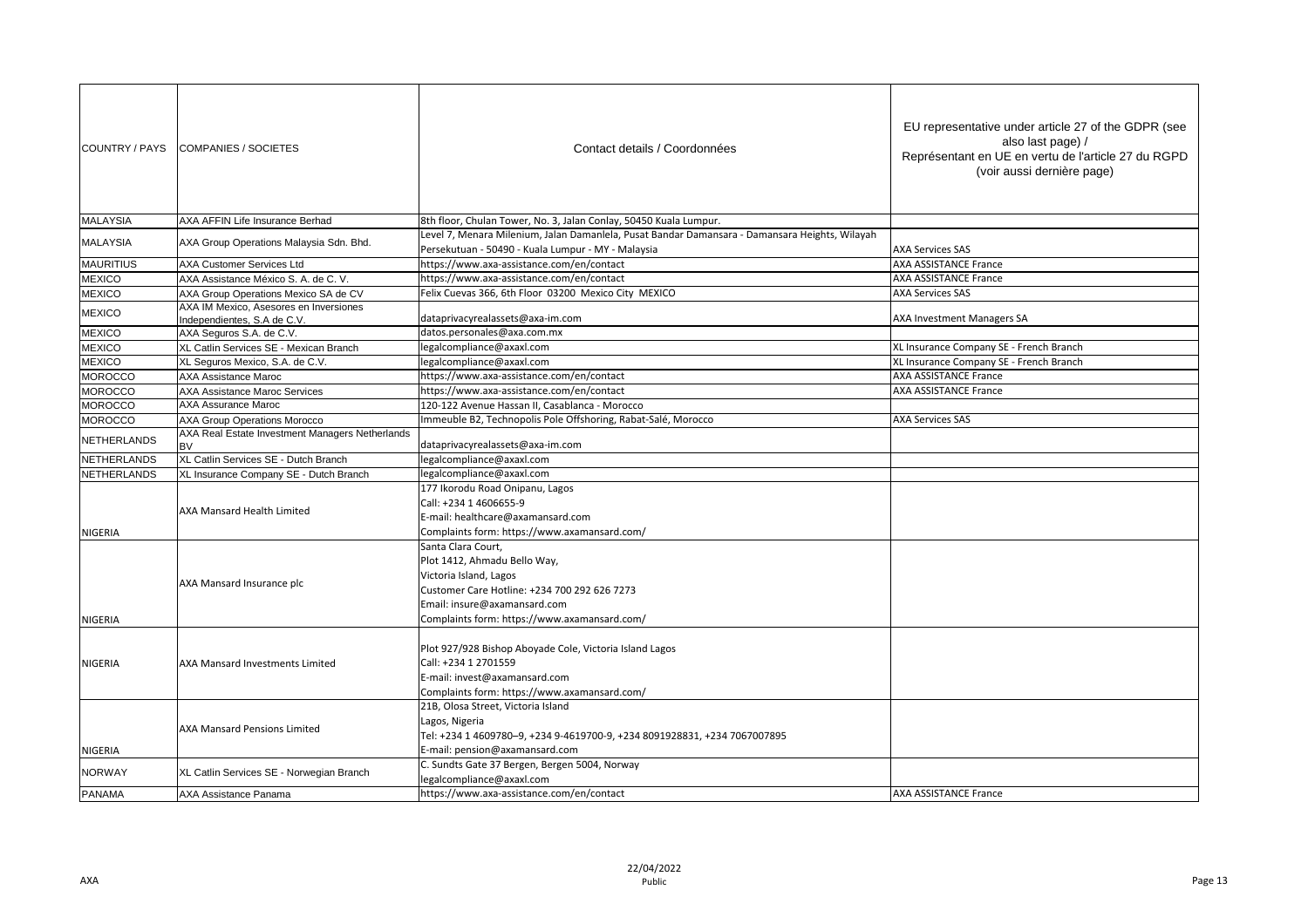| COUNTRY / PAYS      | <b>COMPANIES / SOCIETES</b>                                       | Contact details / Coordonnées                                                                                                                                                                                                                        | EU representative under article 27 of the GDPR (see<br>also last page) /<br>Représentant en UE en vertu de l'article 27 du RGPD<br>(voir aussi dernière page) |
|---------------------|-------------------------------------------------------------------|------------------------------------------------------------------------------------------------------------------------------------------------------------------------------------------------------------------------------------------------------|---------------------------------------------------------------------------------------------------------------------------------------------------------------|
| <b>PHILIPPINES</b>  | <b>AXA Philippines</b>                                            | Web link to a complaint form: https://www.axa.com.ph/legal-disclaimer<br>Email address: dpo@axa.com.ph or dpo-gi@axa.com.ph<br>Postal Address: 34th Floor GT Tower 6813 Ayala Avenue corner H.V. dela Costa Street, Makati City,<br>Philippines 1200 |                                                                                                                                                               |
| <b>PHILIPPINES</b>  | AXA SHARED SERVICES CENTER PHILIPPINES<br>INC.                    | Web link to a complaint form: https://www.axa.com.ph/legal-disclaimer<br>Email address: dpo@axa.com.ph or dpo-gi@axa.com.ph<br>Postal Address: 34th Floor GT Tower 6813 Ayala Avenue corner H.V. dela Costa Street, Makati City,<br>Philippines 1199 | <b>AXA Services SAS</b>                                                                                                                                       |
| <b>POLAND</b>       | AXA Polska S.A. (Distribution-Services Company)                   | https://axa.pl/centrum-klienta/szybki-kontakt/                                                                                                                                                                                                       |                                                                                                                                                               |
| POLAND              | AXA Powszechne Towarzystwo Emerytalne S.A.<br>(AXA Pension)       | https://axa.pl/centrum-klienta/uwagiireklamacje/                                                                                                                                                                                                     |                                                                                                                                                               |
| <b>POLAND</b>       | AXA Towarzystwo Funduszy Inwestycyjnych S.A.                      | https://axa.pl/centrum-klienta/uwagiireklamacje/                                                                                                                                                                                                     |                                                                                                                                                               |
| <b>POLAND</b>       | AXA Towarzystwo Ubezpieczeń i Reasekuracji S.A.<br>(AXA Non Life) | https://axa.pl/centrum-klienta/uwagiireklamacje/                                                                                                                                                                                                     |                                                                                                                                                               |
| <b>POLAND</b>       | AXA Życie Towarzystwo Ubezpieczeń S.A. (AXA<br>Life)              | https://axa.pl/centrum-klienta/uwagiireklamacje/                                                                                                                                                                                                     |                                                                                                                                                               |
| POLAND              | Inter Partner Assistance Polska S.A.                              | https://www.axa-assistance.pl/iodo/<br>odo@axa-assistance.pl                                                                                                                                                                                         |                                                                                                                                                               |
| <b>POLAND</b>       | Inter Partner Assistance SA Oddzial w Polsce                      | https://www.axa-assistance.pl/iodo/<br>odo@axa-assistance.pl                                                                                                                                                                                         |                                                                                                                                                               |
| <b>POLAND</b>       | XL Catlin Services SE - Polish Branch                             | egalcompliance@axaxl.com                                                                                                                                                                                                                             |                                                                                                                                                               |
| PORTUGAL            | AXA ASSISTANCE, Serviços Portugal S.A.                            | nttps://www.axa-assistance.com/en/contact                                                                                                                                                                                                            |                                                                                                                                                               |
| <b>PORTUGAL</b>     | InterPartner Assistance SA - Sucursal                             | nttps://www.axa-assistance.com/en/contact                                                                                                                                                                                                            |                                                                                                                                                               |
| <b>RUSSIA</b>       | Inter Partner Assistance Rus LLC                                  | nttps://www.axa-assistance.com/en/contact                                                                                                                                                                                                            | <b>AXA ASSISTANCE France</b>                                                                                                                                  |
| <b>SAUDI ARABIA</b> | AXA Cooperative Insurance Company                                 | nttps://www.axa-cooperative.com/write-us                                                                                                                                                                                                             |                                                                                                                                                               |
| SENEGAL             | <b>AXA SENEGAL</b>                                                | conformite-pdp@axa.sn; reclamation-pdp@axa.sn                                                                                                                                                                                                        |                                                                                                                                                               |
| SINGAPORE           | AXA Group Operations Singapore Pte Ltd                            | 8 Shenton Way #24-01, AXA Tower - 068811 - Singapore SG - Singapore                                                                                                                                                                                  | <b>AXA Services SAS</b>                                                                                                                                       |
| SINGAPORE           | AXA Insurance Pte. Ltd                                            | DPO: Leonard Ong<br>Contact: +65 6508 5274<br>Email: leonard.ong@axa.com.sg                                                                                                                                                                          |                                                                                                                                                               |
| SINGAPORE           | AXA Investment Managers Asia (Singapore) Ltd                      | dataprivacyrealassets@axa-im.com                                                                                                                                                                                                                     | AXA Investment Managers SA                                                                                                                                    |
| SINGAPORE           | AXA Real Estate Investment Managers Singapore<br>Private Ltd      | dataprivacyrealassets@axa-im.com                                                                                                                                                                                                                     | AXA Investment Managers SA                                                                                                                                    |
| SINGAPORE           | Catlin Singapore Pte Ltd                                          | dataprotectionSG@axaxl.com                                                                                                                                                                                                                           | XL Insurance Company SE - French Branch                                                                                                                       |
| SINGAPORE           | <b>INTER Partner Assistance Singapore PTE LTD</b>                 | https://www.axa-assistance.com/en/contact                                                                                                                                                                                                            | <b>AXA ASSISTANCE France</b>                                                                                                                                  |
| SINGAPORE           | XL Bermuda Ltd - Singaporean Branch                               | dataprotectionSG@axaxl.com                                                                                                                                                                                                                           | XL Insurance Company SE - French Branch                                                                                                                       |
| SINGAPORE           | XL Catlin Services SE - Singaporean Branch                        | dataprotectionSG@axaxl.com                                                                                                                                                                                                                           | XL Insurance Company SE - French Branch                                                                                                                       |
| SINGAPORE           | XL Insurance Company SE - Singaporean Branch                      | dataprotectionSG@axaxl.com                                                                                                                                                                                                                           | XL Insurance Company SE - French Branch                                                                                                                       |
| <b>SLOVAKIA</b>     | AXA d.d.s., a.s.                                                  | nfo@axa.sk, privacy@axa.sk, + 421 2 2929 2929, Kolárska 6 811 06 Bratislava                                                                                                                                                                          |                                                                                                                                                               |
| <b>SLOVAKIA</b>     | AXA d.s.s., a.s.                                                  | info@axa.sk, privacy@axa.sk, + 421 2 2929 2929, Kolárska 6 811 06 Bratislava                                                                                                                                                                         |                                                                                                                                                               |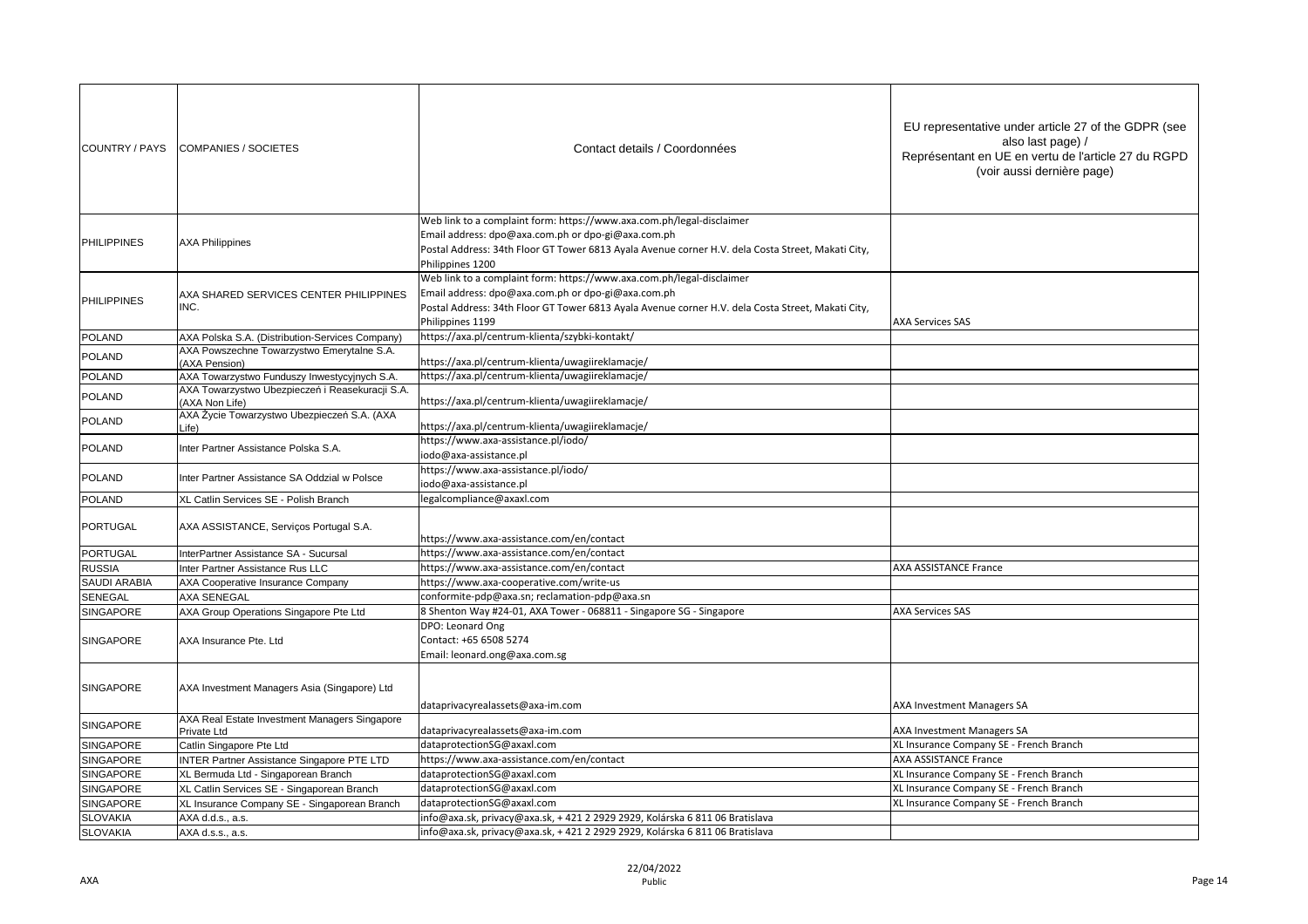| COUNTRY / PAYS  | <b>COMPANIES / SOCIETES</b>                                               | Contact details / Coordonnées                                                | EU representative under article 27 of the GDPR (see<br>also last page) /<br>Représentant en UE en vertu de l'article 27 du RGPD<br>(voir aussi dernière page) |
|-----------------|---------------------------------------------------------------------------|------------------------------------------------------------------------------|---------------------------------------------------------------------------------------------------------------------------------------------------------------|
| <b>SLOVAKIA</b> | AXA investiční společnost, a.s., o.z. Slovensko                           | info@axa.sk, privacy@axa.sk, +421 2 2929 2929, Kolárska 6 811 06 Bratislava  |                                                                                                                                                               |
| <b>SLOVAKIA</b> | AXA Management Services s.r.o., organizačná                               |                                                                              |                                                                                                                                                               |
|                 | zložka Slovensko                                                          | info@axa.sk, privacy@axa.sk, + 421 2 2929 2929, Kolárska 6 811 06 Bratislava |                                                                                                                                                               |
| <b>SLOVAKIA</b> | AXA penzijní společnost a.s.                                              | info@axa.sk, privacy@axa.sk, +421 2 2929 2929, Kolárska 6 811 06 Bratislava  |                                                                                                                                                               |
| <b>SLOVAKIA</b> | AXA pojišťovna a.s., pobočka poisťovne z iného<br>členského štátu         | info@axa.sk, privacy@axa.sk, +421 2 2929 2929, Kolárska 6 811 06 Bratislava  |                                                                                                                                                               |
| <b>SLOVAKIA</b> | AXA životní pojišťovna a.s., pobočka poisťovne z<br>iného členského štátu | info@axa.sk, privacy@axa.sk, +421 2 2929 2929, Kolárska 6 811 06 Bratislava  |                                                                                                                                                               |
| SOUTH AFRICA    | ICAS International (division of AXA ICAS LIMITED ir                       | lindsay.west@icasworld.com                                                   |                                                                                                                                                               |
| <b>SPAIN</b>    | AXA DE TODO CORAZÓN                                                       | dpoaxa@axa.es                                                                |                                                                                                                                                               |
| <b>SPAIN</b>    | ASESORES HILO DIRECT. AGENCIA DE<br>SEGUROS, S.A.                         | dpoaxa@axa.es                                                                |                                                                                                                                                               |
| SPAIN           | AUTO SOLUCIONES DE RED, S.L.                                              | https://www.axa-assistance.com/en/contact                                    |                                                                                                                                                               |
| <b>SPAIN</b>    | Auxiliar de Seguros, sociedad agencia de seguros,<br>SL                   | dpoaxa@axa.es                                                                |                                                                                                                                                               |
| <b>SPAIN</b>    | <b>AXA Assistance Spain</b>                                               | https://www.axa-assistance.com/en/contact                                    |                                                                                                                                                               |
| <b>SPAIN</b>    | AXA Aurora Vida, S.A. de Seguros Y Reaseguros                             | dpoaxa@axa.es                                                                |                                                                                                                                                               |
| <b>SPAIN</b>    | AXA AUXILIAR DE SERVICIOS. S.A.                                           | dpoaxa@axa.es                                                                |                                                                                                                                                               |
| SPAIN           | AXA Exclusive, Seguros e Inversiones, Agencia de<br>Seguros, S.A.         | dpoaxa@axa.es                                                                |                                                                                                                                                               |
| <b>SPAIN</b>    | AXA GLOBAL DIRECT SEGUROS Y<br>REASEGUROS, SA                             | dpoaxa@axa.es                                                                |                                                                                                                                                               |
| <b>SPAIN</b>    | AXA Group Operations Spain, S.A.                                          | Calle Emilio Vargas 6, 28043 Madrid. España - Spain                          |                                                                                                                                                               |
| <b>SPAIN</b>    | AXA IM GS Ltd, Spanish branch                                             | dataprivacy@axa-im.com                                                       |                                                                                                                                                               |
| SPAIN           | AXA LIFE EUROPE dac, SUCURSAL EN ESPAÑA                                   | dpoaxa@axa.es                                                                |                                                                                                                                                               |
| <b>SPAIN</b>    | AXA Mediterranean Holding SA                                              | dpoaxa@axa.es                                                                |                                                                                                                                                               |
| <b>SPAIN</b>    | AXA MEDITERRANEAN SERVICES, AEIE                                          | dpoaxa@axa.es                                                                |                                                                                                                                                               |
| <b>SPAIN</b>    | AXA MEDLA IT & LOCAL SUPPORT SERVICES,<br>S.A.                            | dpoaxa@axa.es                                                                |                                                                                                                                                               |
| <b>SPAIN</b>    | AXA Pensiones, S.A. Entidad Gestora de Fondos de<br>Pensiones             | dpoaxa@axa.es                                                                |                                                                                                                                                               |
| <b>SPAIN</b>    | AXA PEOPLE PROTECTOR SERVICES, SA                                         | dpoaxa@axa.es                                                                |                                                                                                                                                               |
| <b>SPAIN</b>    | AXA Real Estate Investment Managers Ibérica, S.A.                         | dataprivacyrealassets@axa-im.com                                             |                                                                                                                                                               |
| <b>SPAIN</b>    | <b>AXA Regional Services SA</b>                                           | dpoaxa@axa.es                                                                |                                                                                                                                                               |
| <b>SPAIN</b>    | AXA Seguros Generales, .S.A. de Seguros y<br>Reaseguros                   | dpoaxa@axa.es                                                                |                                                                                                                                                               |
| <b>SPAIN</b>    | AXA SHARED SERVICES SPAIN, S.A.                                           | Calle Emilio Vargas 6, 28043 Madrid. España - Spain                          |                                                                                                                                                               |
| <b>SPAIN</b>    | Fundación AXA                                                             | dpoaxa@axa.es                                                                |                                                                                                                                                               |
| SPAIN           | HOGAR SOLUCIONES 2012, S.A.                                               | https://www.axa-assistance.com/en/contact                                    |                                                                                                                                                               |
| <b>SPAIN</b>    | Inter Partner Assistance S.A. Sucursal en Espana,                         | https://www.axa-assistance.com/en/contact                                    |                                                                                                                                                               |
| SPAIN           | Inter Partner Assistance Servicios Espana, S.A.                           | https://www.axa-assistance.com/en/contact                                    |                                                                                                                                                               |
| <b>SPAIN</b>    | XL Catlin Services SE - Spanish Branch                                    | egalcompliance@axaxl.com                                                     |                                                                                                                                                               |
| <b>SPAIN</b>    | XL Insurance Company SE - Spanish Branch                                  | legalcompliance@axaxl.com                                                    |                                                                                                                                                               |
| SWEDEN          | AXA Real Estate Investment Managers Scandinavia<br>AB                     | dataprivacyrealassets@axa-im.com                                             |                                                                                                                                                               |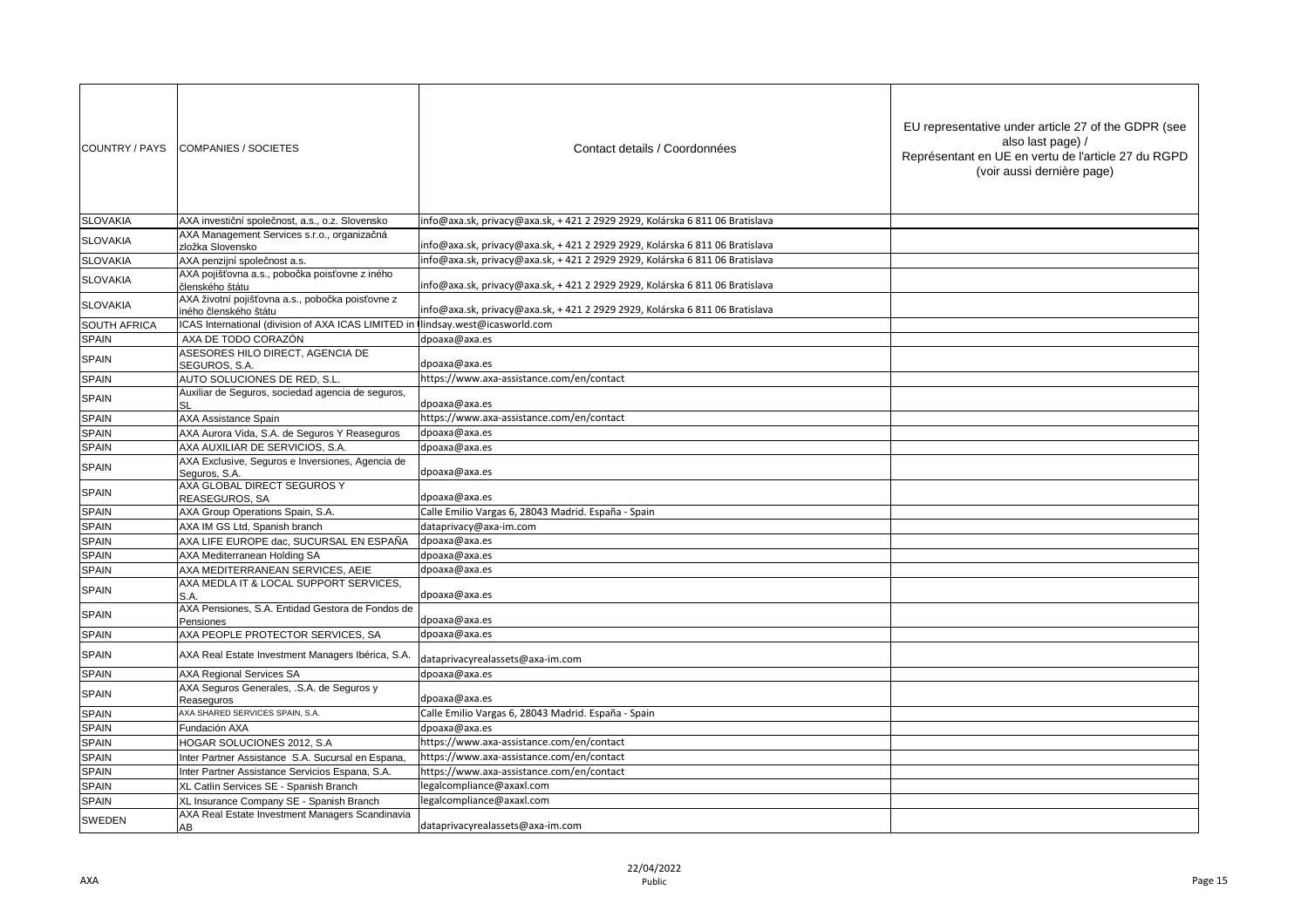| COUNTRY / PAYS        | COMPANIES / SOCIETES                                            | Contact details / Coordonnées                                | EU representative under article 27 of the GDPR (see<br>also last page) /<br>Représentant en UE en vertu de l'article 27 du RGPD<br>(voir aussi dernière page) |
|-----------------------|-----------------------------------------------------------------|--------------------------------------------------------------|---------------------------------------------------------------------------------------------------------------------------------------------------------------|
| <b>SWEDEN</b>         | XL Catlin Services SE - Swedish Branch                          | legalcompliance@axaxl.com                                    |                                                                                                                                                               |
| <b>SWEDEN</b>         | XL Insurance Company SE - Swedish Branch                        | legalcompliance@axaxl.com                                    |                                                                                                                                                               |
| SWITZERLAND           | AXA ART Versicherung AG                                         | Finanzen@axa-art.de                                          |                                                                                                                                                               |
| SWITZERLAND           | AXA Group Operations Switzerland AG                             | Paulstr.12 CH-8401 Winterthur SWITZERLAND                    | <b>AXA Services SAS</b>                                                                                                                                       |
| SWITZERLAND           | <b>AXA Investment Managers Schweiz</b>                          | dataprivacy@axa-im.com                                       |                                                                                                                                                               |
| SWITZERLAND           | AXA Leben AG (CHE)                                              | datenschutzanliegen@axa-winterthur.ch                        |                                                                                                                                                               |
| SWITZERLAND           | <b>AXA Liabilities Managers Switzerland</b>                     | Compliance@axa-art.co.uk                                     |                                                                                                                                                               |
| SWITZERLAND           | AXA Versicherungen AG (CHE)                                     | datenschutzanliegen@axa-winterthur.ch                        |                                                                                                                                                               |
| SWITZERLAND           | Catlin Re Switzerland/Catlin Re Schweiz AG                      | egalcompliance@axaxl.com                                     |                                                                                                                                                               |
| SWITZERLAND           | XL Catlin Services SE - Swiss Branch                            | legalcompliance@axaxl.com                                    |                                                                                                                                                               |
| SWITZERLAND           | XL Insurance Company SE - London (Stammhaus)                    | legalcompliance@axaxl.com                                    |                                                                                                                                                               |
| SWITZERLAND           | XL Insurance Switzerland Ltd                                    | legalcompliance@axaxl.com                                    |                                                                                                                                                               |
| SWITZERLAND           | XL Services Switzerland Ltd                                     | legalcompliance@axaxl.com                                    |                                                                                                                                                               |
| SWITZERLAND           | XL Swiss Holdings Ltd                                           | legalcompliance@axaxl.com                                    |                                                                                                                                                               |
| SWITZERLANDa          | XL Re Europe SE- Dublin (Stammhaus)                             | legalcompliance@axaxl.com                                    |                                                                                                                                                               |
| <b>TAIWAN</b>         | Inter Partner Assistance Taiwan Limited, Taiwan                 | https://www.axa-assistance.com/en/contact                    | AXA ASSISTANCE France                                                                                                                                         |
| <b>THAILAND</b>       | branch<br>AXA Assistance CO. LTD                                | https://www.axa-assistance.com/en/contact                    | <b>AXA ASSISTANCE France</b>                                                                                                                                  |
| <b>THAILAND</b>       | <b>AXA Insurance PCL</b>                                        | https://www.axa.co.th/                                       |                                                                                                                                                               |
| THAILAND              | Inter Partner Assistance                                        | https://www.axa-assistance.com/en/contact                    | <b>AXA ASSISTANCE France</b>                                                                                                                                  |
|                       | Krungthai-AXA Life Insurance PCL.                               | https://www.krungthai-axa.co.th/en/contact-us                |                                                                                                                                                               |
| <b>THAILAND</b>       |                                                                 | customer.care@krungthai-axa.co.th                            |                                                                                                                                                               |
| <b>TURKEY</b>         | <b>AXA Assistance Turkey</b>                                    | https://www.axa-assistance.com/en/contact                    | <b>AXA ASSISTANCE France</b>                                                                                                                                  |
| <b>TURKEY</b>         | AXA Hayat Ve Emeklilik A.S.                                     | kisiselverikoruma@axasigorta.com.tr + 90 (0850) 250 99 99    |                                                                                                                                                               |
| <b>TURKEY</b>         | AXA Partners CLP Finansial Hizmetleri A.S.                      | https://www.axa-assistance.com/en/contact                    | <b>AXA ASSISTANCE France</b>                                                                                                                                  |
| <b>TURKEY</b>         | AXA Sigorta A.S.                                                | kisiselverikoruma@axasigorta.com.tr + 90 (0850) 250 99 99    |                                                                                                                                                               |
| <b>TURKEY</b>         | Inter Partner Assistance Yardim ve Destek Hizmetler<br>Tic A.S. | https://www.axa-assistance.com/en/contact                    | <b>AXA ASSISTANCE France</b>                                                                                                                                  |
|                       |                                                                 | Floor 16, Sheikh Sultan Bin Hamdan Building, Corniche Road   |                                                                                                                                                               |
| UAE                   | AXA Green Crecent Insurance Company PSJC                        | P.O. Box 63323, Abu Dhabi- United Arab Emirates              |                                                                                                                                                               |
|                       |                                                                 | compliance.gcic@axa-gulf.com                                 |                                                                                                                                                               |
| <b>UKRAINE</b>        | PJSC "Insurance Company "AXA Insurance" (Non                    | 8, Illinska str., 3rd entrance, 6th floor                    |                                                                                                                                                               |
|                       | life)                                                           | 04070, Kyiv, Ukraine                                         |                                                                                                                                                               |
|                       |                                                                 | Tel.: +38 044 499 2 499 (Internal: 441172)                   |                                                                                                                                                               |
| <b>UNITED KINGDOM</b> | Angel Risk Management Limited                                   | legalcompliance@axaxl.com                                    | XL Insurance Company SE - French Branch                                                                                                                       |
| <b>UNITED KINGDOM</b> | <b>Architas Limited</b>                                         | https://architas.com/                                        |                                                                                                                                                               |
| <b>UNITED KINGDOM</b> | Architas Multi-Manager Limited                                  | https://architas.com/                                        |                                                                                                                                                               |
| <b>UNITED KINGDOM</b> | AXA Art Insurance Limited                                       | Compliance@axa-art.co.uk                                     |                                                                                                                                                               |
| UNITED KINGDOM        | AXA Assistance UK                                               | https://www.axa-assistance.com/en/contact                    |                                                                                                                                                               |
| <b>UNITED KINGDOM</b> | AXA Group Operations UK Limited                                 | 5 Old Broad Street - EC2N 1AD - LONDON - GB - United Kingdom | <b>AXA Services SAS</b>                                                                                                                                       |
| UNITED KINGDOM        | <b>AXA Health Limited</b>                                       | data.protection@axahealth.co.uk                              |                                                                                                                                                               |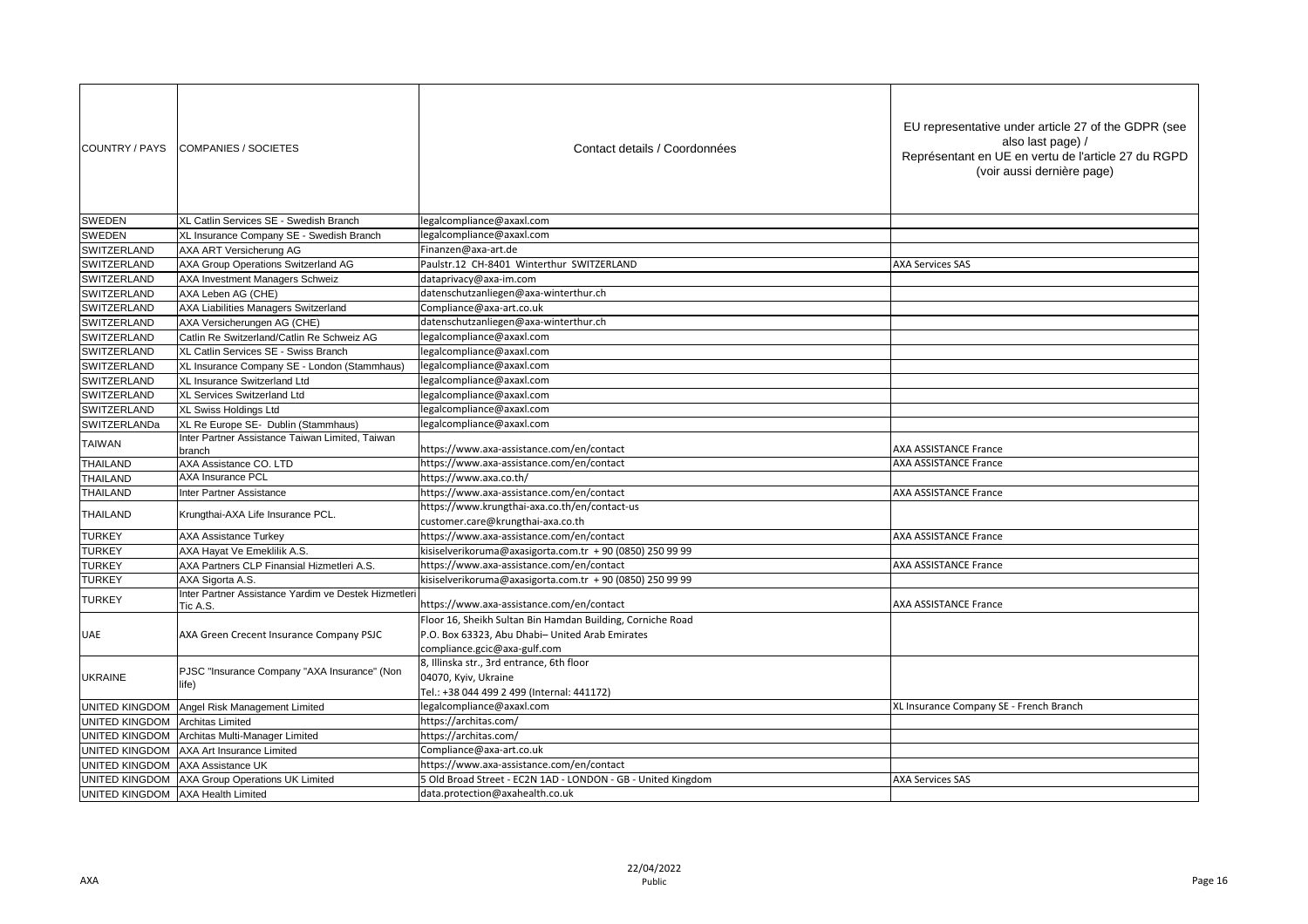| COUNTRY / PAYS                   | <b>COMPANIES / SOCIETES</b>                                   | Contact details / Coordonnées                                                                                                            | EU representative under article 27 of the GDPR (see<br>also last page) /<br>Représentant en UE en vertu de l'article 27 du RGPD<br>(voir aussi dernière page) |
|----------------------------------|---------------------------------------------------------------|------------------------------------------------------------------------------------------------------------------------------------------|---------------------------------------------------------------------------------------------------------------------------------------------------------------|
| <b>UNITED KINGDOM</b>            | AXA ICAS Ltd<br>(INTERNATIONAL DIVISION)                      | AXA ICAS Ltd<br>AXA PPP healthcare<br>AXIS House, 23 St Leonards Road, Eastbourne, BN21 3PX UK<br>dataprotectionofficer@axa-icas.com     |                                                                                                                                                               |
| UNITED KINGDOM                   | AXA ICAS Ltd<br>(UK DIVISION)                                 | AXA ICAS Ltd<br>AXA PPP healthcare<br>AXIS House, 23 St Leonards Road, Eastbourne, BN21 3PX UK<br>dataprotectionofficer@axa-icas.com     |                                                                                                                                                               |
| UNITED KINGDOM AXA ICAS OHS Ltd  |                                                               | AXA ICAS OHS Ltd<br>AXA PPP healthcare<br>AXIS House, 23 St Leonards Road, Eastbourne, BN21 3PX UK<br>dataprotectionofficer@axa-icas.com |                                                                                                                                                               |
| UNITED KINGDOM AXA Insurance plc |                                                               | michelle.gabay@axa-uk.co.uk                                                                                                              |                                                                                                                                                               |
|                                  | UNITED KINGDOM AXA Investment Managers GS Limited             | dataprivacyrealassets@axa-im.com                                                                                                         |                                                                                                                                                               |
|                                  | UNITED KINGDOM AXA Investment Managers Limited                | dataprivacyrealassets@axa-im.com                                                                                                         |                                                                                                                                                               |
|                                  | UNITED KINGDOM AXA Investment Managers UK Limited             | dataprivacyrealassets@axa-im.com                                                                                                         |                                                                                                                                                               |
|                                  | UNITED KINGDOM AXA Liabilities Managers (GBR)                 | dpo@axa-lm.com                                                                                                                           |                                                                                                                                                               |
|                                  | UNITED KINGDOM AXA PPP Administration Services Itd            | gkerr@axa-art-usa.com                                                                                                                    |                                                                                                                                                               |
|                                  | UNITED KINGDOM AXA PPP Healthcare Administration Services Itd | https://www.axappphealthcare.co.uk/contact-us/                                                                                           |                                                                                                                                                               |
|                                  | UNITED KINGDOM AXA PPP Healthcare Group Limited               | https://www.axappphealthcare.co.uk/contact-us/                                                                                           |                                                                                                                                                               |
| UNITED KINGDOM                   | AXA PPP Healthcare Limited                                    | https://www.axappphealthcare.co.uk/contact-us/                                                                                           |                                                                                                                                                               |
| UNITED KINGDOM                   | AXA PPP Taking Care Ltd                                       | PPP Taking Care                                                                                                                          |                                                                                                                                                               |
|                                  |                                                               | Linhay House, Linhay Business Park, Ashburton, Devon, TQ13 7UP.                                                                          |                                                                                                                                                               |
|                                  | UNITED KINGDOM AXA Real Estate Investment Managers Limited    | dataprivacyrealassets@axa-im.com                                                                                                         |                                                                                                                                                               |
|                                  | UNITED KINGDOM AXA Real Estate Investment Managers UK Limited | dataprivacyrealassets@axa-im.com                                                                                                         |                                                                                                                                                               |
| UNITED KINGDOM                   | <b>AXA Services Limited</b>                                   | michelle.gabay@axa-uk.co.uk                                                                                                              |                                                                                                                                                               |
|                                  | UNITED KINGDOM AXA Travel Insurance Limited                   | https://www.axa-assistance.com/en/contact                                                                                                |                                                                                                                                                               |
| UNITED KINGDOM                   | AXA UK plc                                                    | michelle.gabay@axa-uk.co.uk                                                                                                              |                                                                                                                                                               |
|                                  | UNITED KINGDOM Catlin Underwriting Agencies Limited           | egalcompliance@axaxl.com                                                                                                                 | XL Insurance Company SE - French Branch                                                                                                                       |
| UNITED KINGDOM                   | Health and Protection Solutions Limited                       | https://www.axappphealthcare.co.uk/contact-us/                                                                                           |                                                                                                                                                               |
| UNITED KINGDOM Health On-Line    |                                                               | Health-on-Line<br>80 Holdenhurst Rd, Bournemouth BH8 8AQ<br>DPA@health-on-line.co.uk                                                     |                                                                                                                                                               |
| UNITED KINGDOM                   | Inter Partner Assistance UK Branch                            | https://www.axa-assistance.com/en/contact                                                                                                |                                                                                                                                                               |
|                                  | UNITED KINGDOM THE PERMANENT HEALTH COMPANY LIMITED           | Permanent Health Company<br>32 Church St, Rickmansworth WD3 1DJ                                                                          |                                                                                                                                                               |
|                                  | UNITED KINGDOM   XL Catlin Insurance Company Limited          | legalcompliance@axaxl.com                                                                                                                | XL Insurance Company SE - French Branch                                                                                                                       |
| UNITED KINGDOM                   | XL Insurance Company SE - UK Branch                           | egalcompliance@axaxl.com                                                                                                                 | XL Insurance Company SE - French Branch                                                                                                                       |
| <b>USA</b>                       | AllianceBernstein L.P.                                        | 1345 Avenue of the Americas; New York, NY 10105; Attn: Chief Compliance Officer                                                          |                                                                                                                                                               |
| <b>USA</b>                       | Allied International Holdings, Inc.                           | 100 Constitution Plaza Hartford, CT. 06103<br>1-800 242-5198                                                                             |                                                                                                                                                               |
|                                  |                                                               | dataprivacy@axaxl.com                                                                                                                    | XL Insurance Company SE - French Branch                                                                                                                       |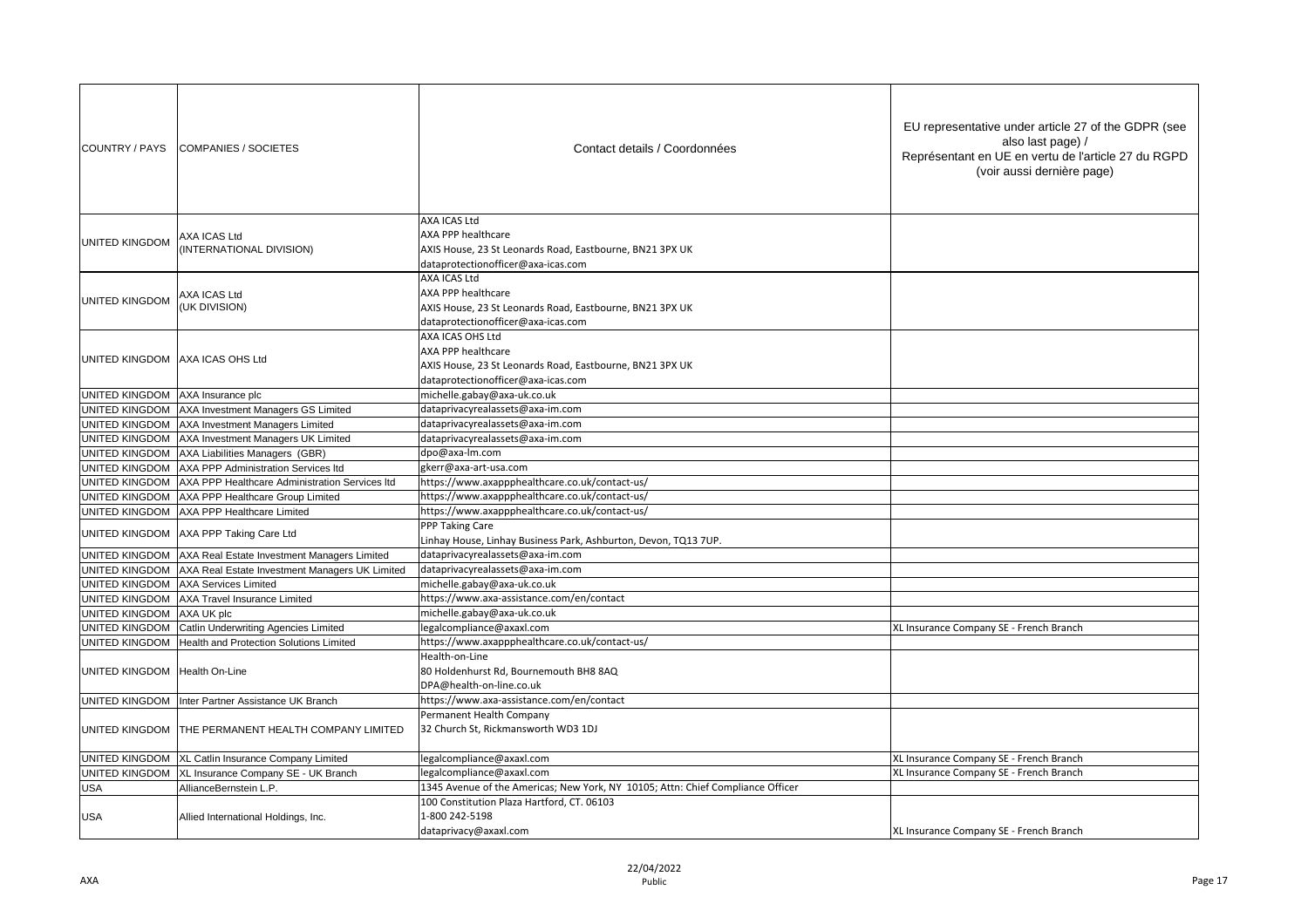| COUNTRY / PAYS | COMPANIES / SOCIETES                       | Contact details / Coordonnées                                                         | EU representative under article 27 of the GDPR (see<br>also last page) /<br>Représentant en UE en vertu de l'article 27 du RGPD<br>(voir aussi dernière page) |
|----------------|--------------------------------------------|---------------------------------------------------------------------------------------|---------------------------------------------------------------------------------------------------------------------------------------------------------------|
| USA            | Allied Specialty Insurance, Inc.           | 100 Constitution Plaza Hartford, CT. 06103<br>1-800 242-5198<br>dataprivacy@axaxl.com | XL Insurance Company SE - French Branch                                                                                                                       |
| USA            | AXA Advisors, LLC                          | https://us.axa.com/customer-service/privacy-security.html                             |                                                                                                                                                               |
| <b>USA</b>     | <b>AXA Art Americas Corporation</b>        | gkerr@axa-art-usa.com                                                                 |                                                                                                                                                               |
| <b>USA</b>     | AXA Assistance USA, Inc.                   | https://www.axa-assistance.com/en/contact                                             | <b>AXA ASSISTANCE France</b>                                                                                                                                  |
| USA            | AXA Corporate Solutions Life Reinsurance   |                                                                                       |                                                                                                                                                               |
|                | Company.                                   | https://us.axa.com/customer-service/privacy-security.html                             |                                                                                                                                                               |
| <b>USA</b>     | AXA Distributors, LLC                      | https://us.axa.com/customer-service/privacy-security.html                             |                                                                                                                                                               |
| <b>USA</b>     | AXA Equitable Financial Services, LLC      | https://us.axa.com/customer-service/privacy-security.html                             |                                                                                                                                                               |
| <b>USA</b>     | AXA Equitable Funds Management Group, LLC  | https://us.axa.com/customer-service/privacy-security.html                             |                                                                                                                                                               |
| <b>USA</b>     | AXA Equitable Life and Annuity Company     | https://us.axa.com/customer-service/privacy-security.html                             |                                                                                                                                                               |
| <b>USA</b>     | AXA Equitable Life Insurance Company       | https://us.axa.com/customer-service/privacy-security.html                             |                                                                                                                                                               |
| <b>USA</b>     | AXA Financial. Inc.                        | https://us.axa.com/customer-service/privacy-security.html                             |                                                                                                                                                               |
| <b>USA</b>     | AXA Group Operations Americas, Inc.        | 3 West 35th Street, New York, New York, 10001, USA                                    | <b>AXA Services SAS</b>                                                                                                                                       |
| <b>USA</b>     | AXA Group Operations Americas, Inc.,       | 3 West 35th street, 11th floor, 10001 New York                                        | <b>AXA Services SAS</b>                                                                                                                                       |
| <b>USA</b>     | AXA Insurance Company                      | jessica.robinson@axa-ic.com                                                           |                                                                                                                                                               |
| <b>USA</b>     | AXA Investment Managers, Inc.              | dataprivacy@axa-im.com                                                                | AXA Investment Managers SA                                                                                                                                    |
| <b>USA</b>     | AXA Liabilities Managers, Inc              | dpo@axa-lm.com                                                                        |                                                                                                                                                               |
| <b>USA</b>     | AXA Network, LLC                           | https://us.axa.com/customer-service/privacy-security.html                             |                                                                                                                                                               |
| <b>USA</b>     | AXA RE Arizona Company                     | https://us.axa.com/customer-service/privacy-security.html                             |                                                                                                                                                               |
| <b>USA</b>     | AXA Real Estate Investment Managers US LLC | dataprivacyrealassets@axa-im.com                                                      | AXA Investment Managers SA                                                                                                                                    |
| <b>USA</b>     | AXA Rosenberg Investment Management LLC    | dataprivacy@axa-im.com                                                                | AXA Investment Managers SA                                                                                                                                    |
| USA            | AXA US Holdings, Inc.                      | 100 Constitution Plaza Hartford, CT. 06103<br>1-800 242-5198<br>dataprivacy@axaxl.com | XL Insurance Company SE - French Branch                                                                                                                       |
| USA            | Catlin CCC Holdings LLC                    | 100 Constitution Plaza Hartford, CT. 06103<br>1-800 242-5198<br>dataprivacy@axaxl.com | XL Insurance Company SE - French Branch                                                                                                                       |
| USA            | Catlin Indemnity Company                   | 100 Constitution Plaza Hartford, CT. 06103<br>1-800 242-5198<br>dataprivacy@axaxl.com | XL Insurance Company SE - French Branch                                                                                                                       |
| USA            | Catlin Insurance Company, Inc.             | 100 Constitution Plaza Hartford, CT. 06103<br>1-800 242-5198<br>dataprivacy@axaxl.com | XL Insurance Company SE - French Branch                                                                                                                       |
| USA            | Catlin Insurance Services, Inc.            | 100 Constitution Plaza Hartford, CT. 06103<br>1-800 242-5198<br>dataprivacy@axaxl.com | XL Insurance Company SE - French Branch                                                                                                                       |
| <b>USA</b>     | Catlin LLC                                 | 100 Constitution Plaza Hartford, CT. 06103<br>1-800 242-5198<br>dataprivacy@axaxl.com | XL Insurance Company SE - French Branch                                                                                                                       |
|                |                                            |                                                                                       |                                                                                                                                                               |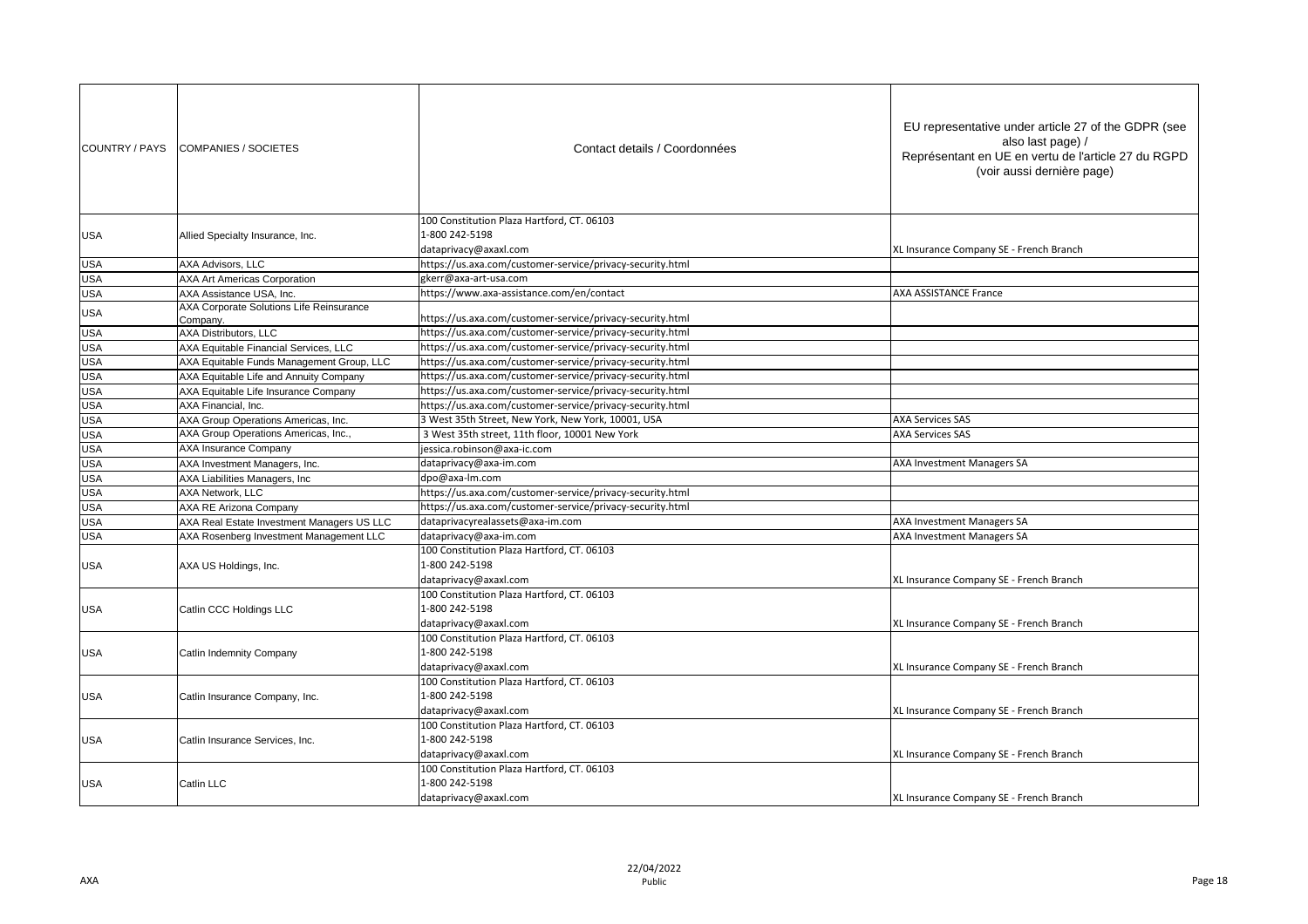| COUNTRY / PAYS | COMPANIES / SOCIETES                        | Contact details / Coordonnées                                                         | EU representative under article 27 of the GDPR (see<br>also last page) /<br>Représentant en UE en vertu de l'article 27 du RGPD<br>(voir aussi dernière page) |
|----------------|---------------------------------------------|---------------------------------------------------------------------------------------|---------------------------------------------------------------------------------------------------------------------------------------------------------------|
| <b>USA</b>     | Catlin Specialty Insurance Company          | 100 Constitution Plaza Hartford, CT. 06103<br>1-800 242-5198<br>dataprivacy@axaxl.com | XL Insurance Company SE - French Branch                                                                                                                       |
| USA            | Catlin Underwriting Inc.                    | 100 Constitution Plaza Hartford, CT. 06103<br>1-800 242-5198<br>dataprivacy@axaxl.com | XL Insurance Company SE - French Branch                                                                                                                       |
| <b>USA</b>     | Catlin US Investment Holdings, LLC          | 100 Constitution Plaza Hartford, CT. 06103<br>1-800 242-5198<br>dataprivacy@axaxl.com | XL Insurance Company SE - French Branch                                                                                                                       |
| <b>USA</b>     | <b>Coliseum Reinsurance Company</b>         | 101 Constitution Plaza Hartford, CT. 06103<br>1-800 242-5198<br>dataprivacy@axaxl.com | XL Insurance Company SE - French Branch                                                                                                                       |
| USA            | Complex Risk and Insurance Associates, LLC  | 100 Constitution Plaza Hartford, CT. 06103<br>1-800 242-5198<br>dataprivacy@axaxl.com | XL Insurance Company SE - French Branch                                                                                                                       |
| <b>USA</b>     | CS Life RE Company                          | https://us.axa.com/customer-service/privacy-security.html                             |                                                                                                                                                               |
| USA            | Eagleview Insurance Brokerage Services, LLC | 100 Constitution Plaza Hartford, CT. 06103<br>1-800 242-5198<br>dataprivacy@axaxl.com | XL Insurance Company SE - French Branch                                                                                                                       |
| <b>USA</b>     | Global Ag Insurance Services, LLC           | 100 Constitution Plaza Hartford, CT. 06103<br>1-800 242-5198<br>dataprivacy@axaxl.com | XL Insurance Company SE - French Branch                                                                                                                       |
| USA            | <b>Global Asset Protection Services LLC</b> | 100 Constitution Plaza Hartford, CT. 06103<br>1-800 242-5198<br>dataprivacy@axaxl.com | XL Insurance Company SE - French Branch                                                                                                                       |
| <b>USA</b>     | <b>Global Asset Protection Services LLC</b> | 102 Constitution Plaza Hartford, CT. 06103<br>1-800 242-5198<br>dataprivacy@axaxl.com | XL Insurance Company SE - French Branch                                                                                                                       |
| USA            | <b>GPC-INS Partners LP6</b>                 | 100 Constitution Plaza Hartford, CT. 06103<br>1-800 242-5198<br>dataprivacy@axaxl.com | XL Insurance Company SE - French Branch                                                                                                                       |
| USA            | Greenwich Insurance Company                 | 100 Constitution Plaza Hartford, CT. 06103<br>1-800 242-5198<br>dataprivacy@axaxl.com | XL Insurance Company SE - French Branch                                                                                                                       |
| USA            | Indian Harbor Insurance Company             | 100 Constitution Plaza Hartford, CT. 06103<br>1-800 242-5198<br>dataprivacy@axaxl.com | XL Insurance Company SE - French Branch                                                                                                                       |
| USA            | MONY Life Insurance Company of America      | https://us.axa.com/customer-service/privacy-security.html                             |                                                                                                                                                               |
| USA            | New Energy Risk, Inc.                       | 100 Constitution Plaza Hartford, CT. 06103<br>1-800 242-5198<br>dataprivacy@axaxl.com | XL Insurance Company SE - French Branch                                                                                                                       |
| <b>USA</b>     | PlanConnect, LLC                            | https://us.axa.com/customer-service/privacy-security.html                             |                                                                                                                                                               |
|                |                                             |                                                                                       |                                                                                                                                                               |